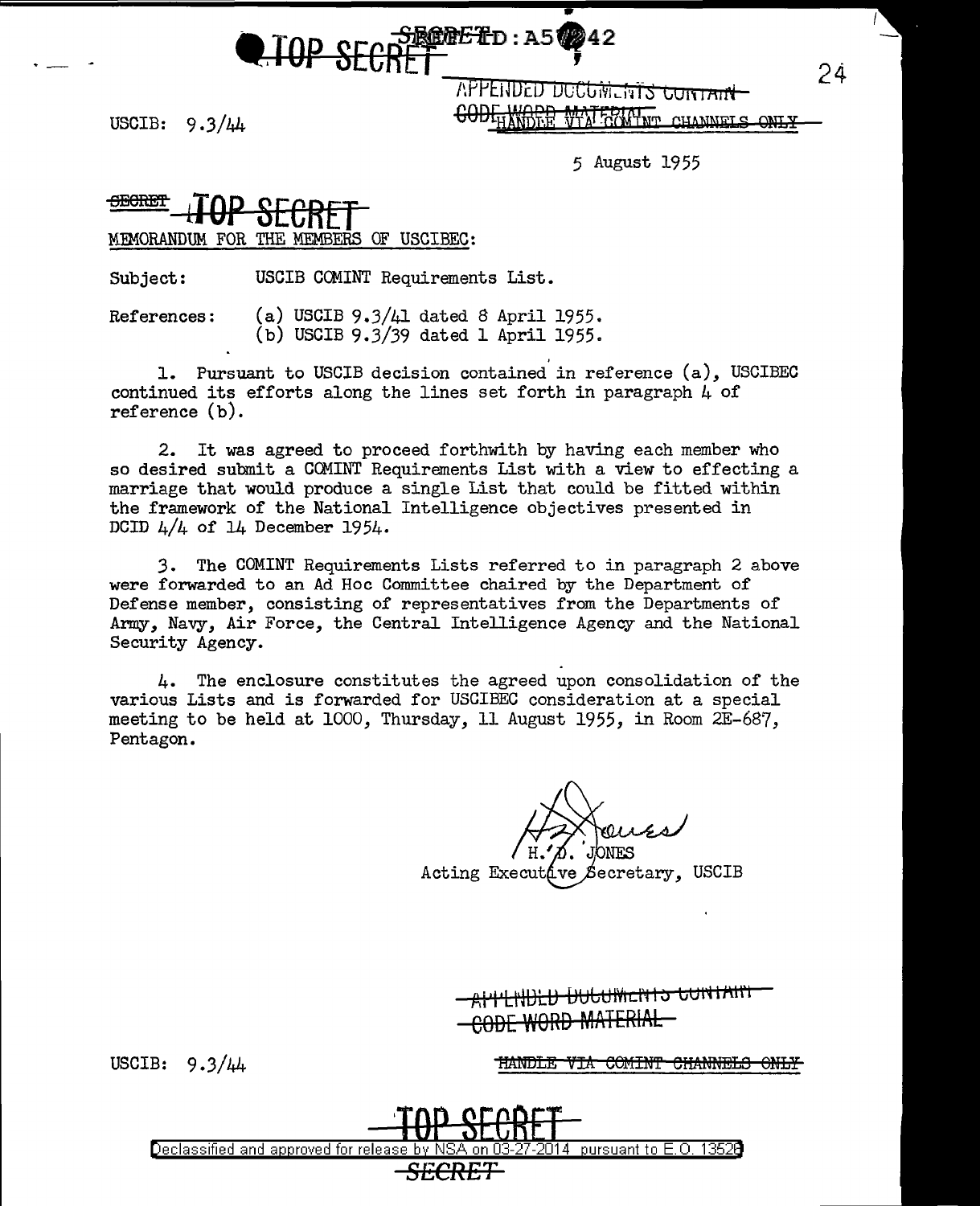

28 July 1955

MEMORANDUM FOR THE SECRETARY OF DEFENSE **SUBJECT:** Guidance for COMINT Activities REFERENCE: NSCID-9, Revised, dated 29 December 1952

In accordance with the reference, USCIB has reconsidered the needs of its member departments and agencies for information which may be derived from COMINT activities and has prepared a revised consolidated statement of the objectives to which these activities should be directed. The statement is contained in TAB A entitled "USCIB COMINT Objectives List." It is designed to serve as long-term guidance for the allocation of United States COMNT resources to meet the meeds of the departments and agencies authorized to receive COMINT.

TAB A contains the continuing COMINT objectives which should constitute the mission of NSA and the currently definable COMINT requirements pertaining to each Objective.

TAB B attached is an expanded version of TAB A in which the COMINT sources considered relevant to the compri Objectives and Requirements are The COMINT sources are these whose communications, by their content listed. or the information deriveb. their study, are considered most likely to produce the information reded to fulfill a particular requirement.

The COMINT Objectives and Requirements are presented in order of their importance based upon (1) the priority national objectives set forth in DCID  $\mu/\mu$ , (2) the unique character of COMINT as a source of information and (3) the value of this information in relation to intelligence from other sources. USCIB has not attempted, however, to cover basic requirements for technical development and continuity. It recognizes that NSA must provide for continuing knowledge of communications and communications security practices of nations and national services not included in the COMINT Objectives List. In addition, USCIB considers it imperative that the Director, NSA, in the allocation of CCMINT resources, continue to provide for the close support of field and theater military commanders to be effective instantly in time of need. -Copy of 50 Copies

Page 1 of 2 Pages

APPENDED DOCUMENTS CONTAIN **CODE WORD MATERIAL** 

# **TOP SECRET**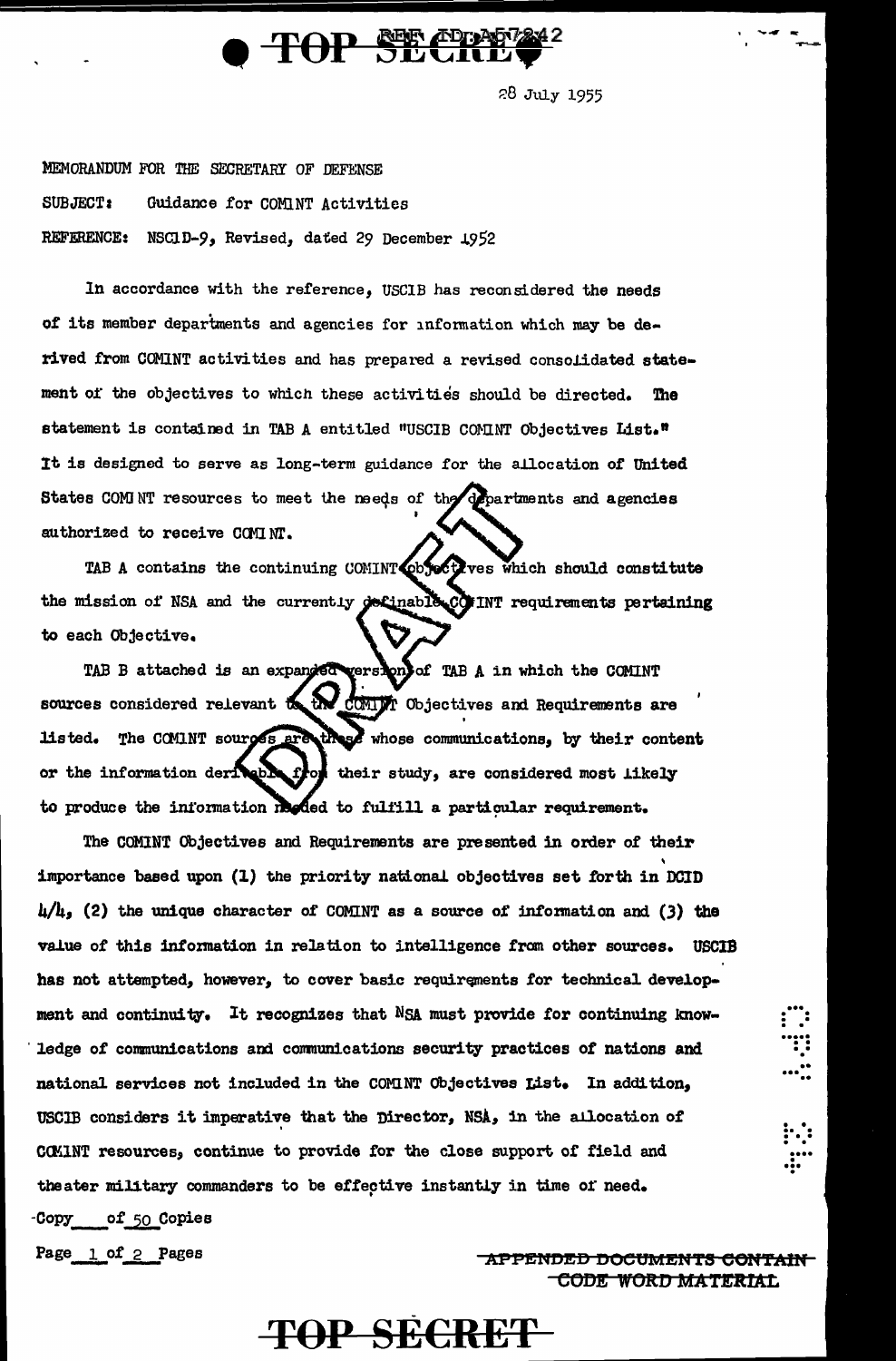

TAB B has been prepared with the intention that the Director, NSA use it as a guide in preparing, and presenting to USCIB at an early date, a proposed implementing plan which will take into account the technical factors involved, his requirements for technical development and continuity, and his obligation to provide close COMINT support to field commanders. It is anticipated by USCIB that approval of an implementing plan may have the effect of superseding TAB B.

In recognition of the need for flexibility in the guidance mechanism, USCIB considers that individual member departments and agencies should be authorized to provide supplemental guidance to NSA in accordance with the principles and procedures outlined in TAB C.

Co USCIB at least annually The Director, NSA is requested to report concerning his responsiveness to the requirements suposed, the basic allocatio of available and programmed COMINT resorted the estimated extent to which they can be applied to accomplish the COMPS objectives, and the additional persent in order to carry out his resources, if any, estimated to be mission.

USCIB recommends that work approve this memorandum and its attachments as basic guidance for the conduct of the U.S. COMINT effort and forward Security Agency, for his implementation. them to the Director Nation They will be revised w USCIB as necessary.

> ALLEN W. DULLES Chairman, USCIB

of 50 Copies Copy Page 2 of 2 Pages

## TOP SECRET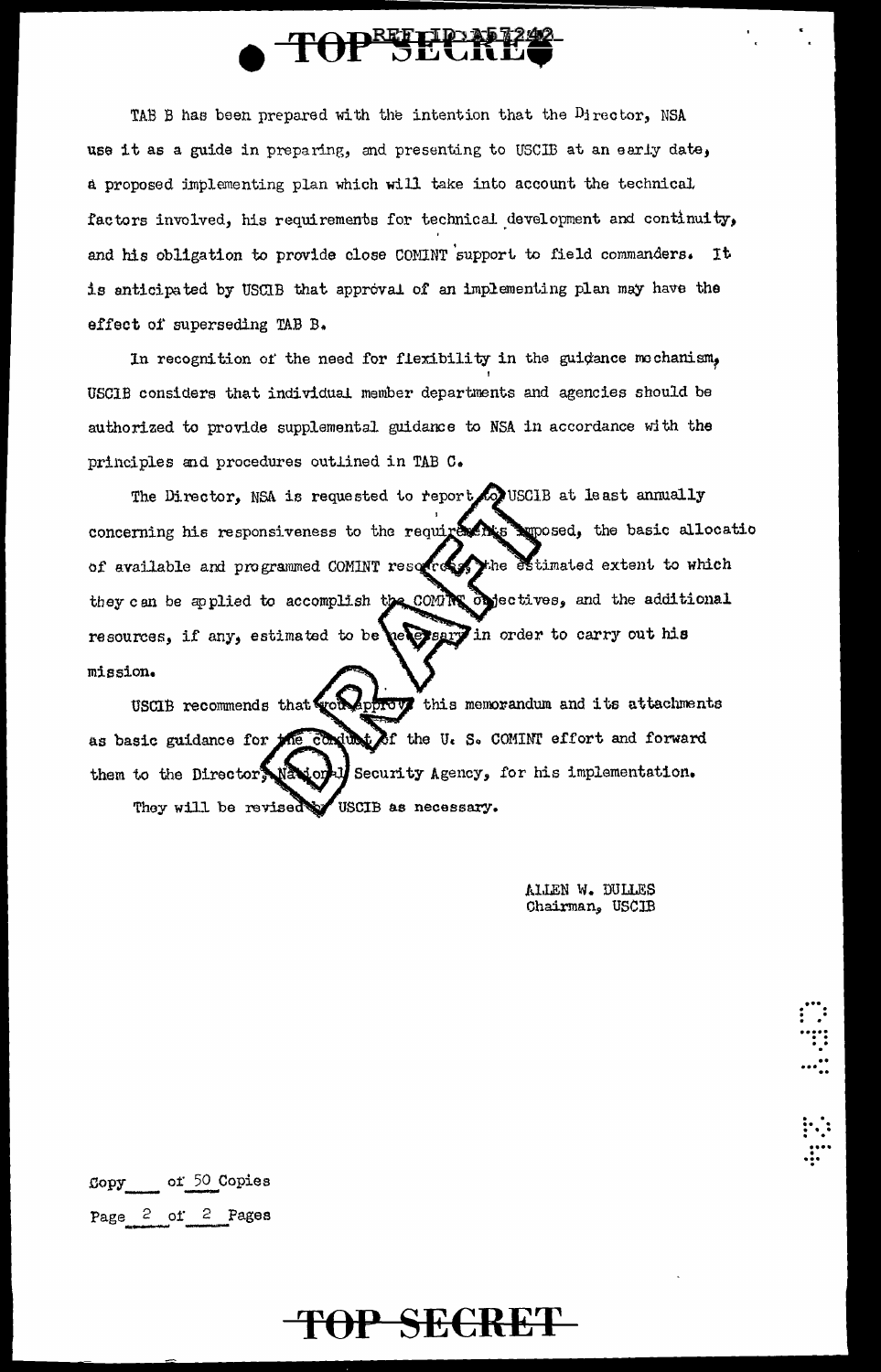

TAB A

**!!!**<br>:::

#### COMINT OBJECTIVES LIST

#### PREFACE

The Objectives and Requirements in the COMINT Objectives List are in priority order so that each entry in each column is considered more important than those which follow it.

Insofar as possible and reasonable, COMINT production resources should be directed to the accomplishment of the tasks in the order listed. It should be noted that all of the Objectives and Requirements are important to U.S. planning, decision and action and require the allocation of some resources.

The COMINT Objectives have been designed to reason valid over a long period of time, and to require little, if any alteration.

The COMINT Requirements are the major categories of information known to be needed at present for satisfact on of pertinent objectives. It is anticipated that occasional manner to the Requirements may be necessary.

The priority placement of an objective or requirement does not determine the need for timeliness. Some tems of COMINT information require immediate reporting because their bup tence to National Security or their value to current diplomatic, governmental, and military operations, depends upon their timely receipt. In those predictable instances where rapid handling of information is required, the COMNT producer will be advised through the supplemental guidance mechanism. The members of USCIB appreciate, however, that they will be dependent in many instances on the judgment of the COMINT producer for the selection of information that requires expeditious handling.

The absolute highest delivery precedence is to be given to information concerning Soviet Bloc actions indicative of imminence of war, once it is found as a result of application of the priorities specified by this list. Such information is to be delivered immediately and directly to all USCIB consumers and to all other recipients to whom NSA is authorized to make delivery.

**TOP SECRET** 

Copy of 50 Copies Page 1 of ? Pages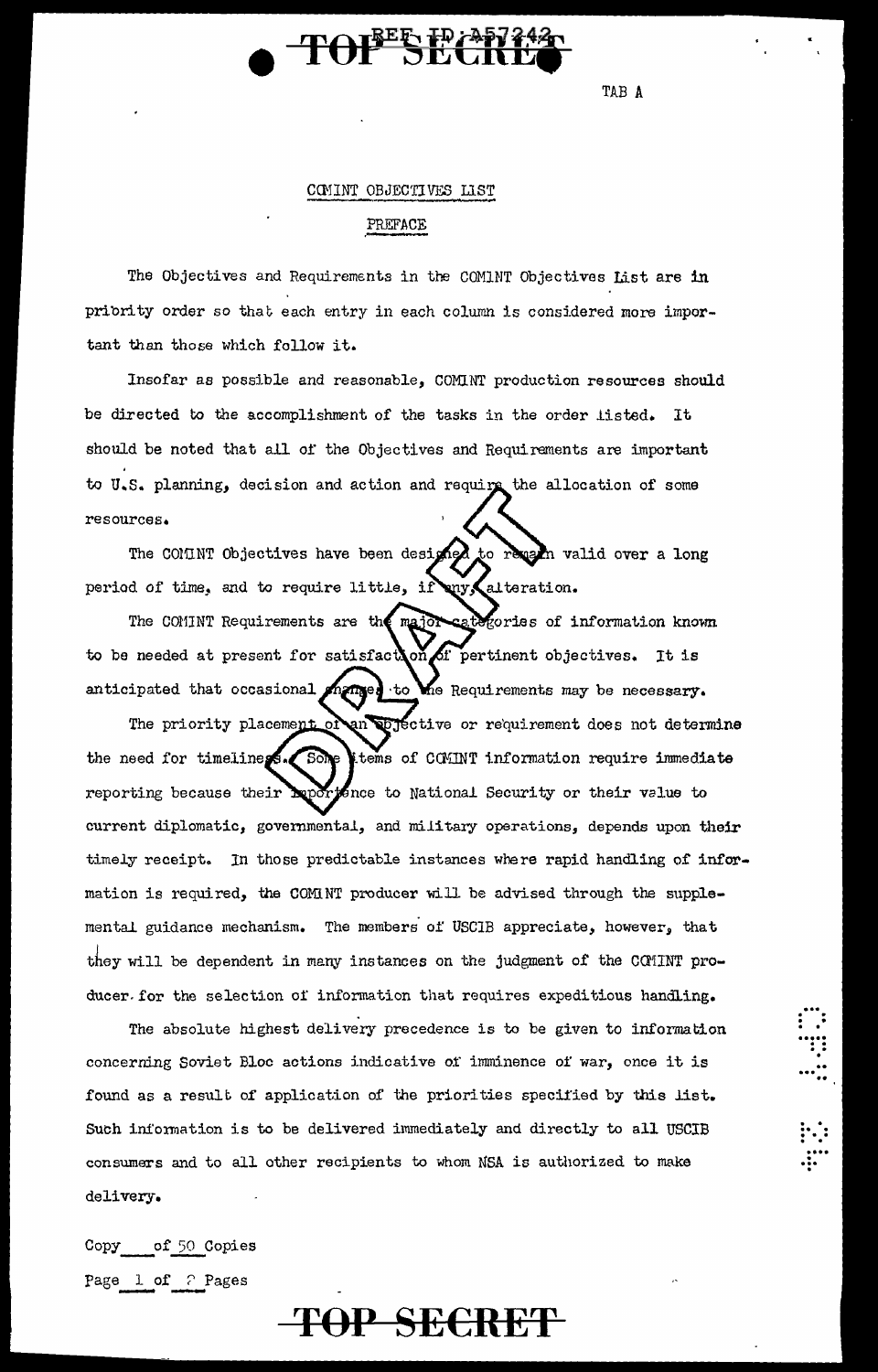

Perishable information vital to current U.S. diplomatic, governmental or military operations should also be reported with maximum feasible speed to the consumers primarily concerned, once such information is recognized in any of the COMINT material being processed.



Note: The term Soviet Bloc as used in the listing is intended to mean USSR, the Eastern European Satellites, Communist China, North Korea and North Vietnam. of 50 Copies Copy

TOP SECRET

Page 2 of 2 Pages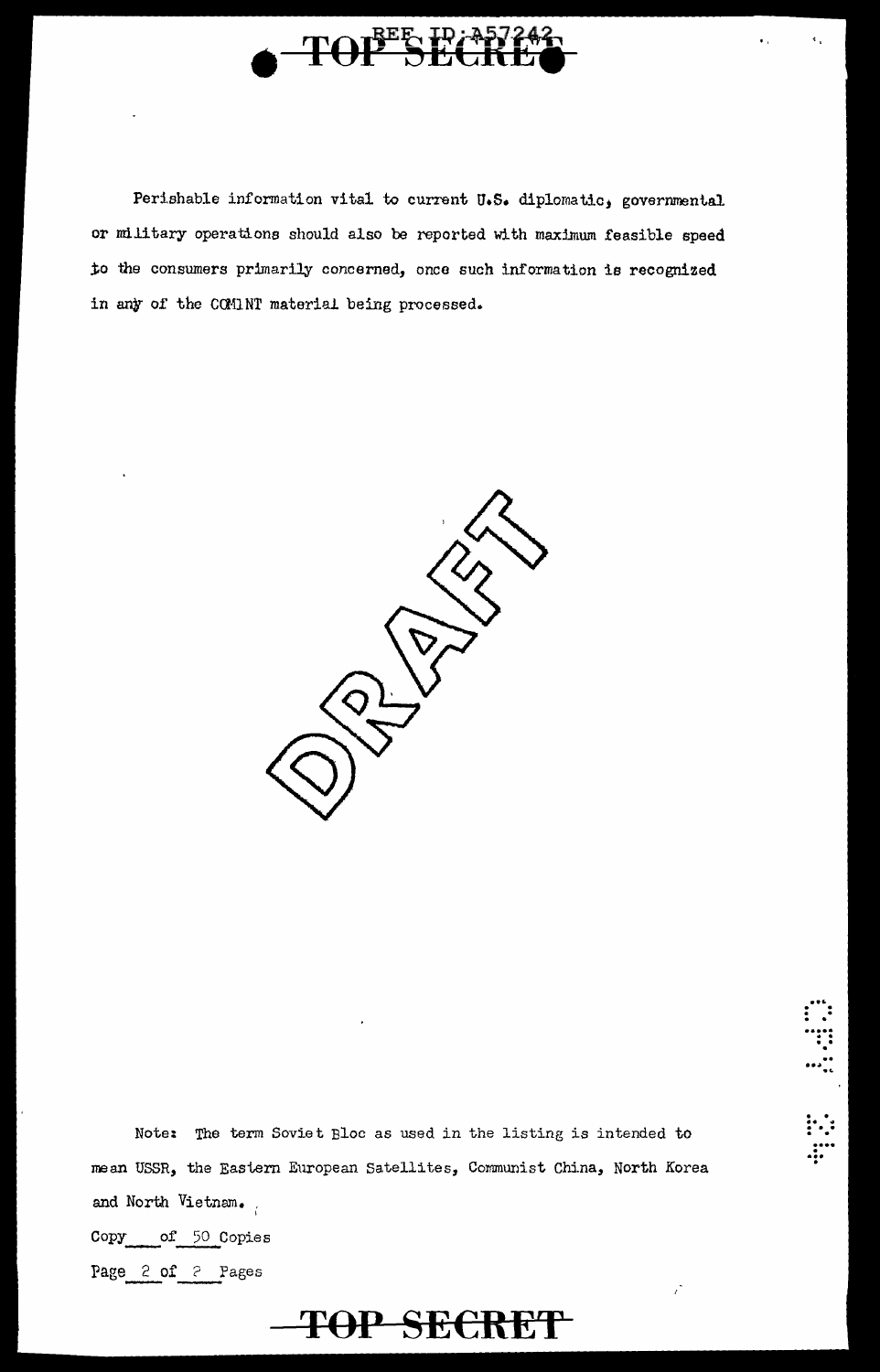

USCIB COMINT OPJECTIVES 1.IST

## COMINT OBJECTIVE

To provide COMINT information on Soviet Bloc politico-military strategic  $1.$ plans and intentions, particularly to initiate hostilities.

## COMINT Requirements

a. USSR decision to launch an attack on the continental U.S.

b. USSR or Chinese Communist decision to launch an attack on U.S. forces or U.S. allies

Instructions to or by the observed Societ Bloc countries to initiate  $\mathbf{c}$ . s al Mes. hostilities against the U.S.

COMINT OBJECTIVE

COMINT

m

To provide COMINT information soviet Moc striking forces  $2.5$ Aspecial of and capable of launching an attack on (i.e., those forces its Allies) particularly with regard to the the U.S., its forces  $EO 3.3(h)(2)$ initiation of PL 86-36/50 USC 3605

P SECRET

...

Copy \_\_\_\_\_ of \_50\_Copies

Page 1 of  $-7^{14}$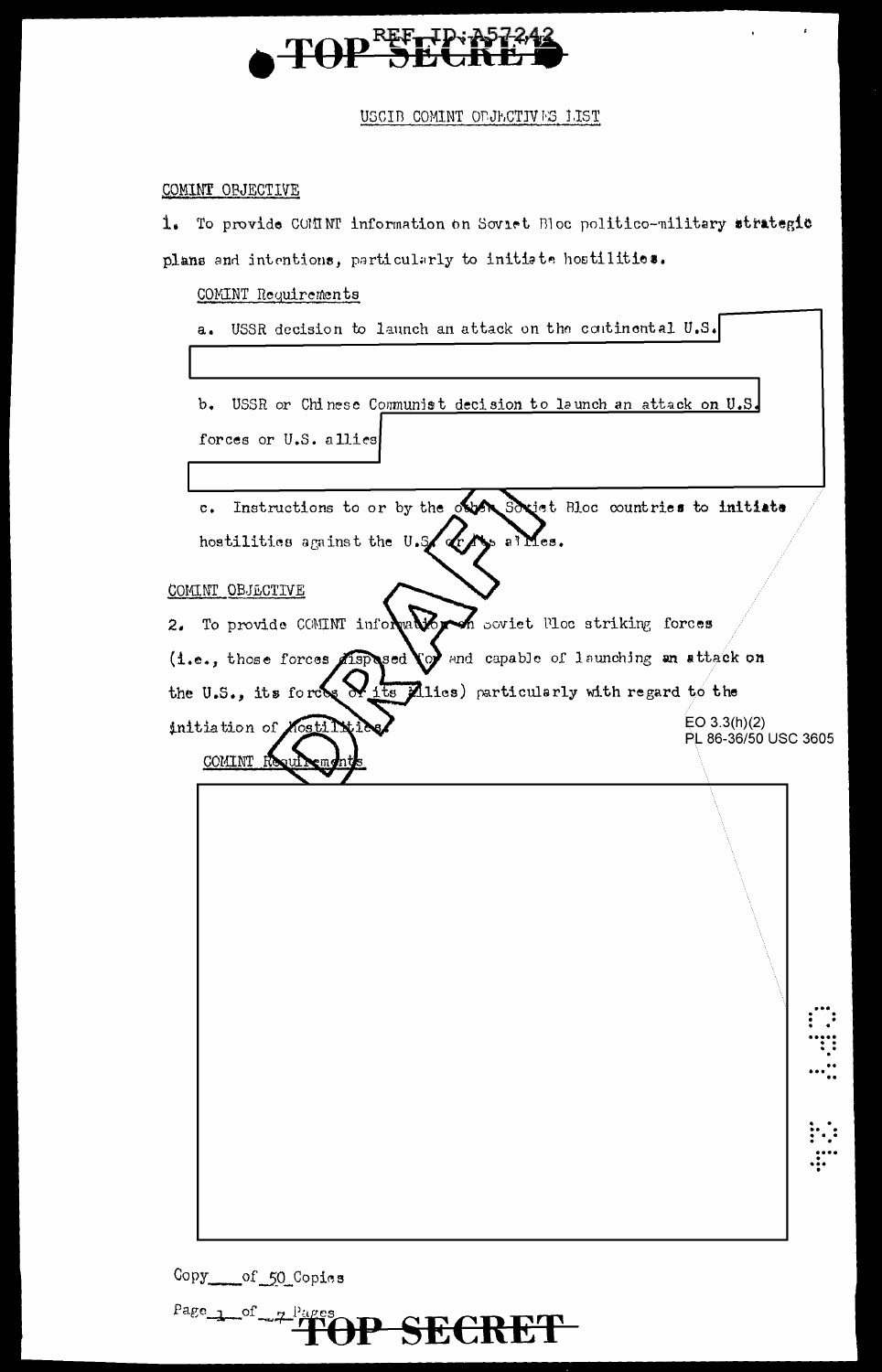

Copy\_\_\_\_\_of\_50\_Copies

| COMINT OBJECTIVE<br>To provide COMINT information on those Soviet Bloc forces<br>4. | EO 3.3(h)(2)<br>PL 86-36/50 USC 3605 |
|-------------------------------------------------------------------------------------|--------------------------------------|
|                                                                                     |                                      |
|                                                                                     |                                      |
|                                                                                     |                                      |
|                                                                                     | $\dddot{\mathbf{r}}$<br>$\ddot{r}$   |

3. To provide COMINT information on Soviet Bloc

COMINT OBJECTIVE



 $\hat{\mathbf{v}}$ 

 $\mathbf{v}^{\dagger}$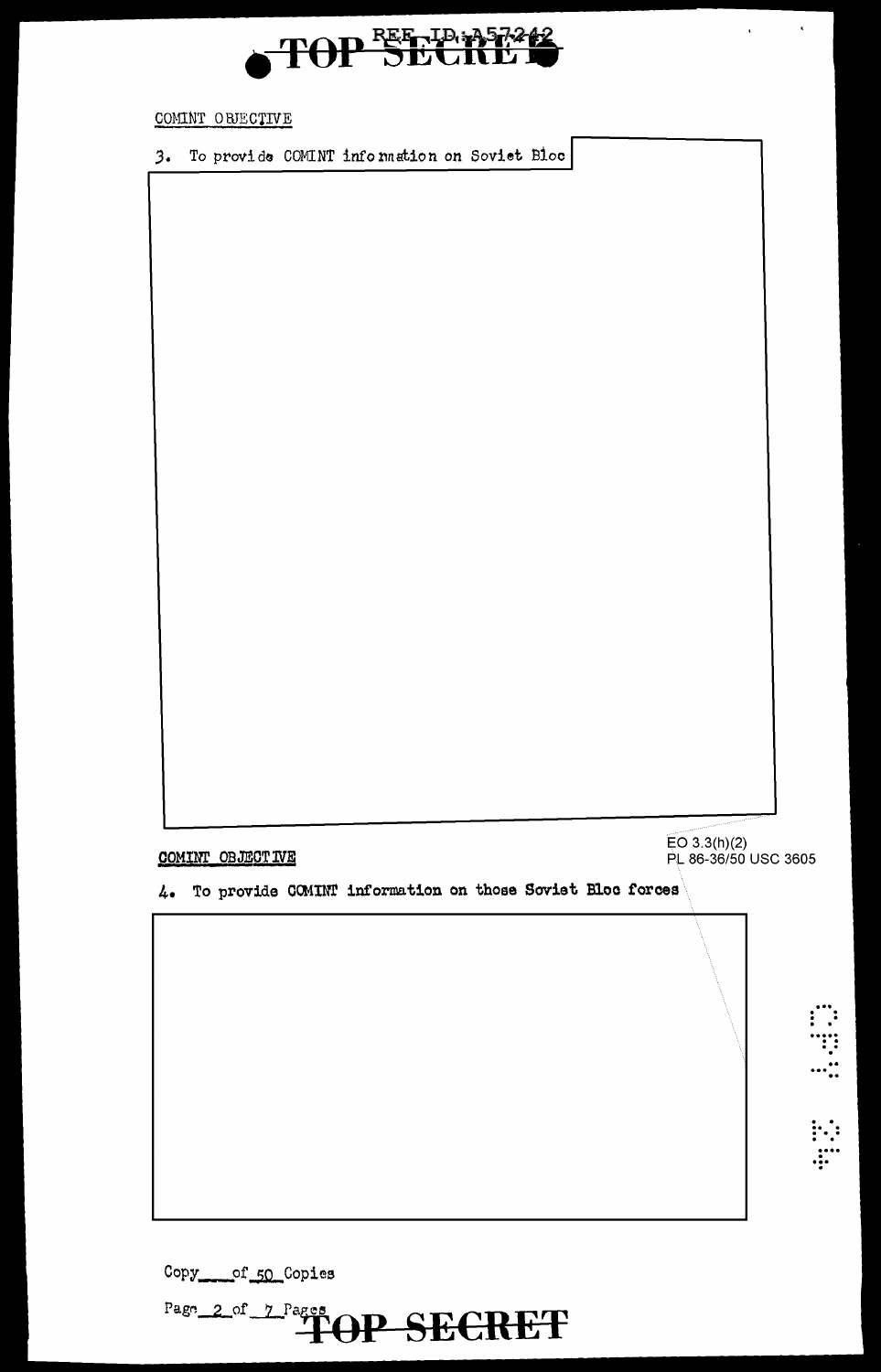

Copy of 50 Copies

Page 2.2 TOP SECRET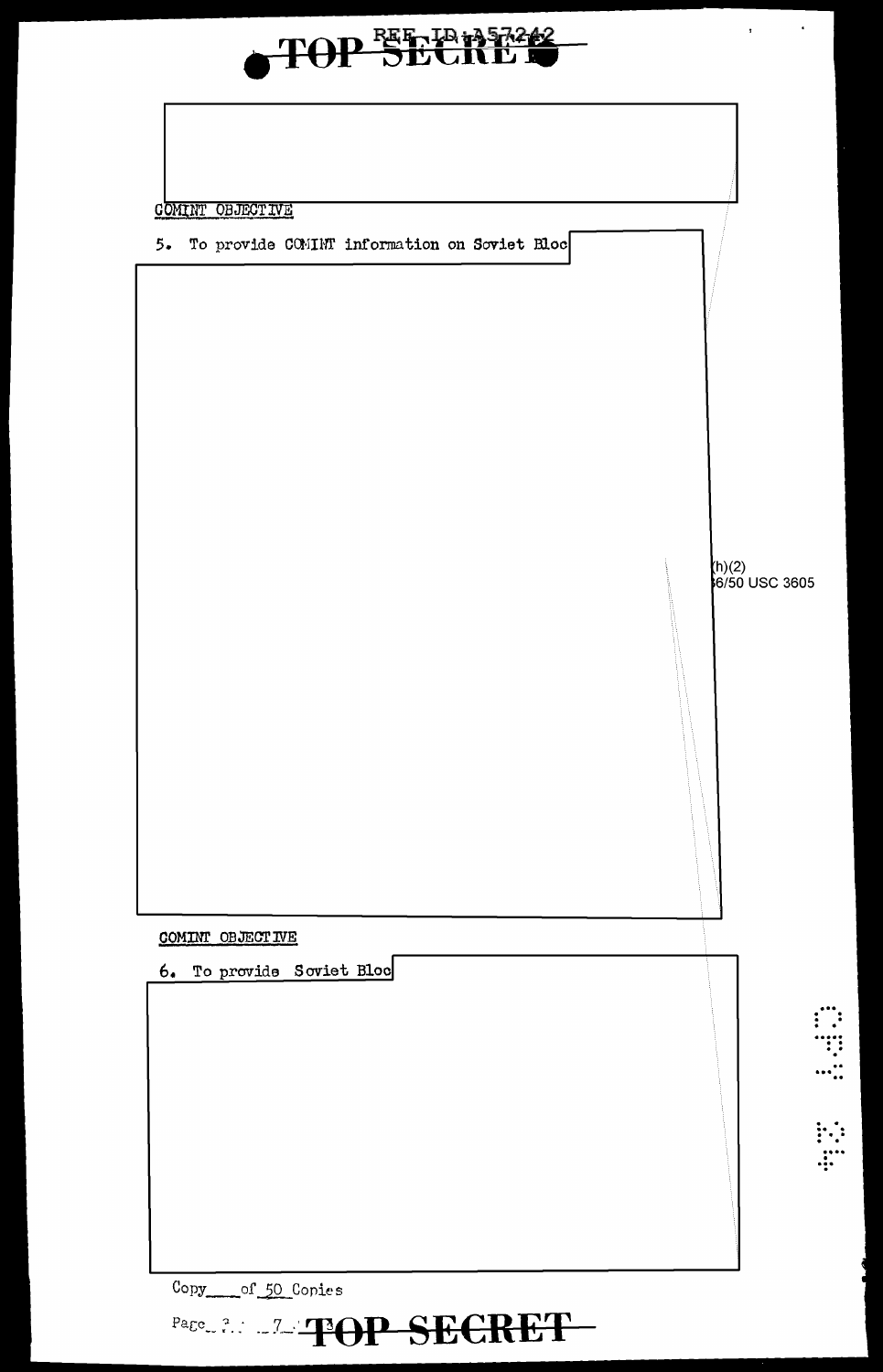

 $\begin{array}{c|c}\n\cdot & \cdot & \cdot \\
\hline\n\cdot & \cdot & \cdot\n\end{array}$ 

| 7. To provide COMINT information on the<br>strengths and weaknesses of the Soviet Bloc.<br>COMINT Requiremonts<br>EO 3.3(h)(2)<br>PL 86-36/50 USC 3605<br>COMINT OBJECTIVE<br>To provide COMINT information on those forces capable<br>8.<br>of reinforcing Soviet Bloc | COMINT OB JECT IVE |  |
|-------------------------------------------------------------------------------------------------------------------------------------------------------------------------------------------------------------------------------------------------------------------------|--------------------|--|
|                                                                                                                                                                                                                                                                         |                    |  |
|                                                                                                                                                                                                                                                                         |                    |  |
|                                                                                                                                                                                                                                                                         |                    |  |
|                                                                                                                                                                                                                                                                         |                    |  |
|                                                                                                                                                                                                                                                                         |                    |  |
|                                                                                                                                                                                                                                                                         |                    |  |
|                                                                                                                                                                                                                                                                         |                    |  |
|                                                                                                                                                                                                                                                                         |                    |  |
|                                                                                                                                                                                                                                                                         |                    |  |
|                                                                                                                                                                                                                                                                         |                    |  |
|                                                                                                                                                                                                                                                                         |                    |  |
|                                                                                                                                                                                                                                                                         |                    |  |
|                                                                                                                                                                                                                                                                         |                    |  |
|                                                                                                                                                                                                                                                                         |                    |  |
|                                                                                                                                                                                                                                                                         |                    |  |
|                                                                                                                                                                                                                                                                         |                    |  |
|                                                                                                                                                                                                                                                                         |                    |  |
|                                                                                                                                                                                                                                                                         |                    |  |
|                                                                                                                                                                                                                                                                         |                    |  |
|                                                                                                                                                                                                                                                                         |                    |  |
|                                                                                                                                                                                                                                                                         |                    |  |
|                                                                                                                                                                                                                                                                         |                    |  |
|                                                                                                                                                                                                                                                                         |                    |  |
|                                                                                                                                                                                                                                                                         |                    |  |
|                                                                                                                                                                                                                                                                         |                    |  |
|                                                                                                                                                                                                                                                                         |                    |  |
|                                                                                                                                                                                                                                                                         |                    |  |
|                                                                                                                                                                                                                                                                         |                    |  |
|                                                                                                                                                                                                                                                                         |                    |  |
|                                                                                                                                                                                                                                                                         |                    |  |
|                                                                                                                                                                                                                                                                         |                    |  |
|                                                                                                                                                                                                                                                                         |                    |  |
|                                                                                                                                                                                                                                                                         |                    |  |

Copy. of 50 Copies

Pege Lof 2 Pager OP SECRET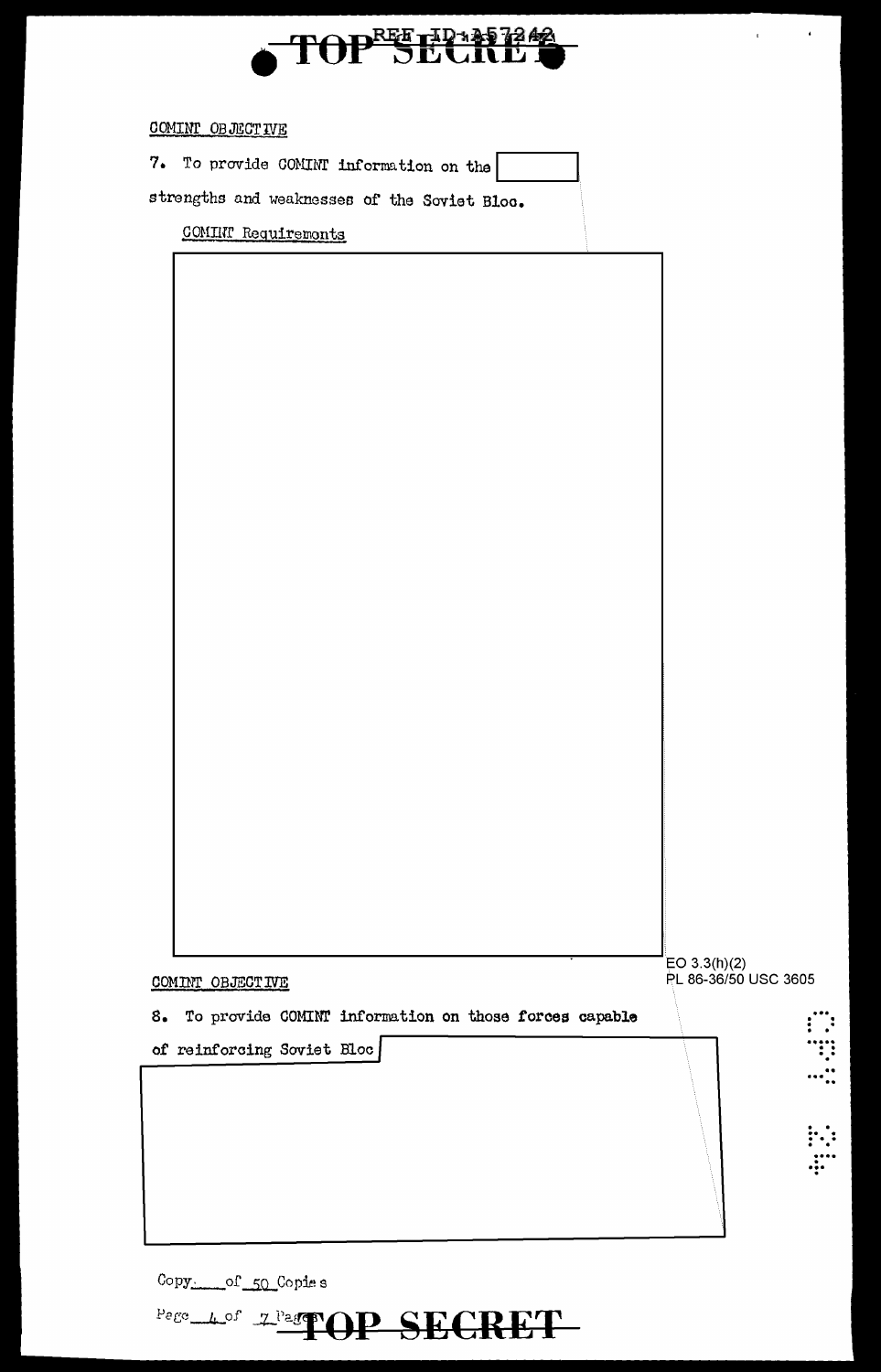

Copy of 50 Copies

Pogr\_5\_of\_7\_PageOP\_SECRET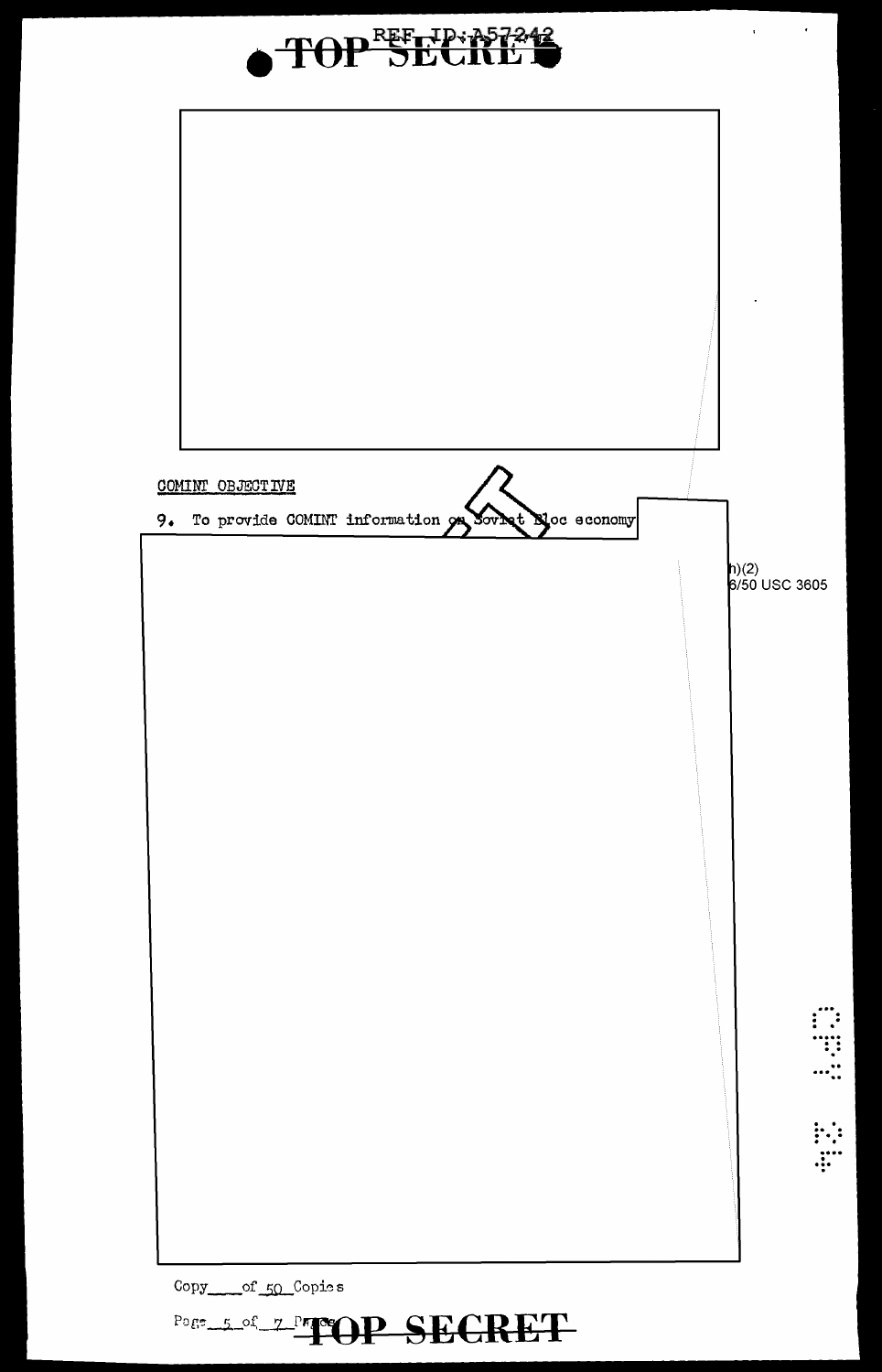

## COMINT OBJECTIVE

10. To provide COMINT information on Soviet Bloo

2)<br>0 USC 3605

 $\chi^2_{\rm max}$  and  $\chi^2_{\rm max}$ 

Copy\_\_\_\_of\_50\_Copies

Page 6 of 7 Pages **TOP SECRET**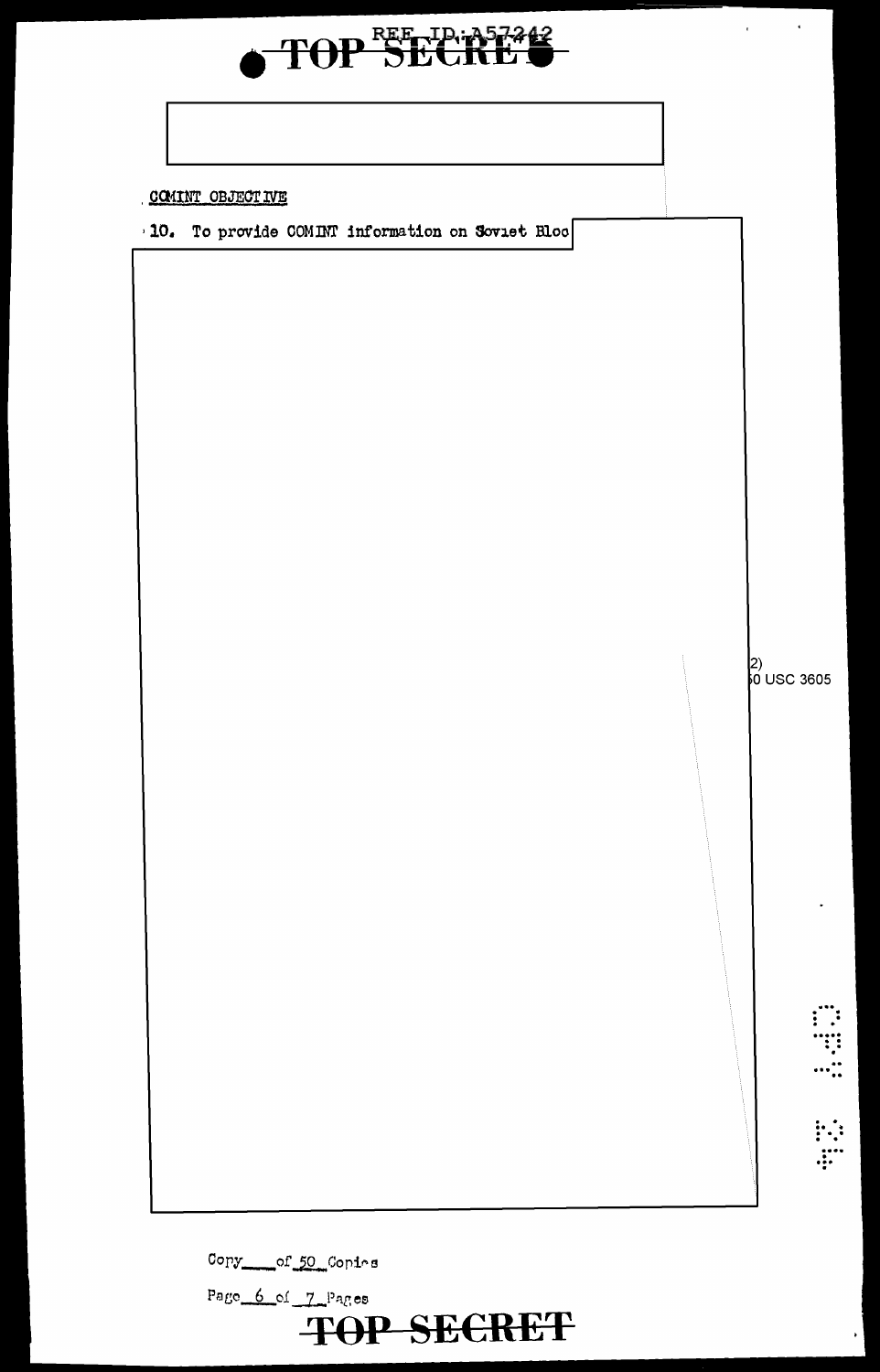

COMINT OBJECTIVE

Copy\_\_\_\_of\_50\_Copies

Page 7 of 7 PUP SECRET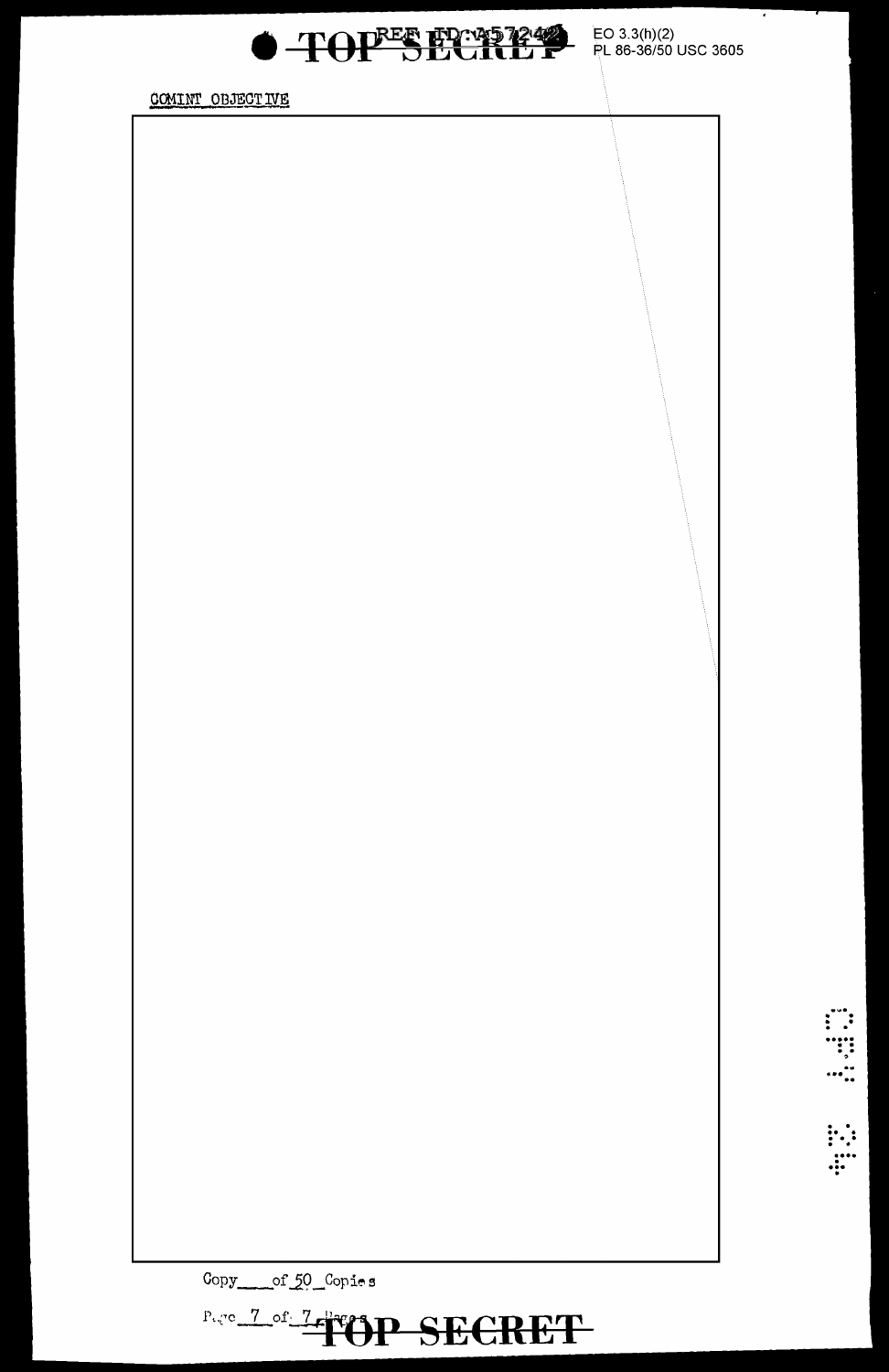#### USCIB COMINT SOURCE LIST

The Preface to the COMINT Objectives List applies to this Source List. The following additional information should also be considered.

The COMINT Sources are categorized as Primary or Ancillary. Primary Sources are those now believed to be the principal sources from which information might be obtained to satisfy the Requirement. Ancillary Sources are those which may produce information to supplement that obtained from the Primary Nobros.

The following points should be noted in applying the COMINT Objectives List:

a. In general, the priority of the collection and processing effort to be directed against a Source is set by its first appearance as a Primary Source. However, where the Objective and Requirements associated with that initial Primary Source listing do not require collection or processing of all the matched avereable from the Source, the priority of effort against the remainder derives from any subsequent appearances as a Primary Source. Accillary Sources not appearing anywhere as Primary Sources take priority in the order of their listing, but after all Primary Sources.

b. The priority for publication of any item of information from any Source is determined by the Objective or Requirement to which it relates, and irrespective of the position of the Source on the List. It is intended that only that information which relates to listed Objectives and Requirements will normally be published.

Note: The term Soviet Bloc as used in the listing is intended to mean USSR, the Eastern European Satellites, Communist China, North Korea and North Vietnam.

af en Copies

Page 1 of 1 Pages

Ť

SECRET

**RHORR**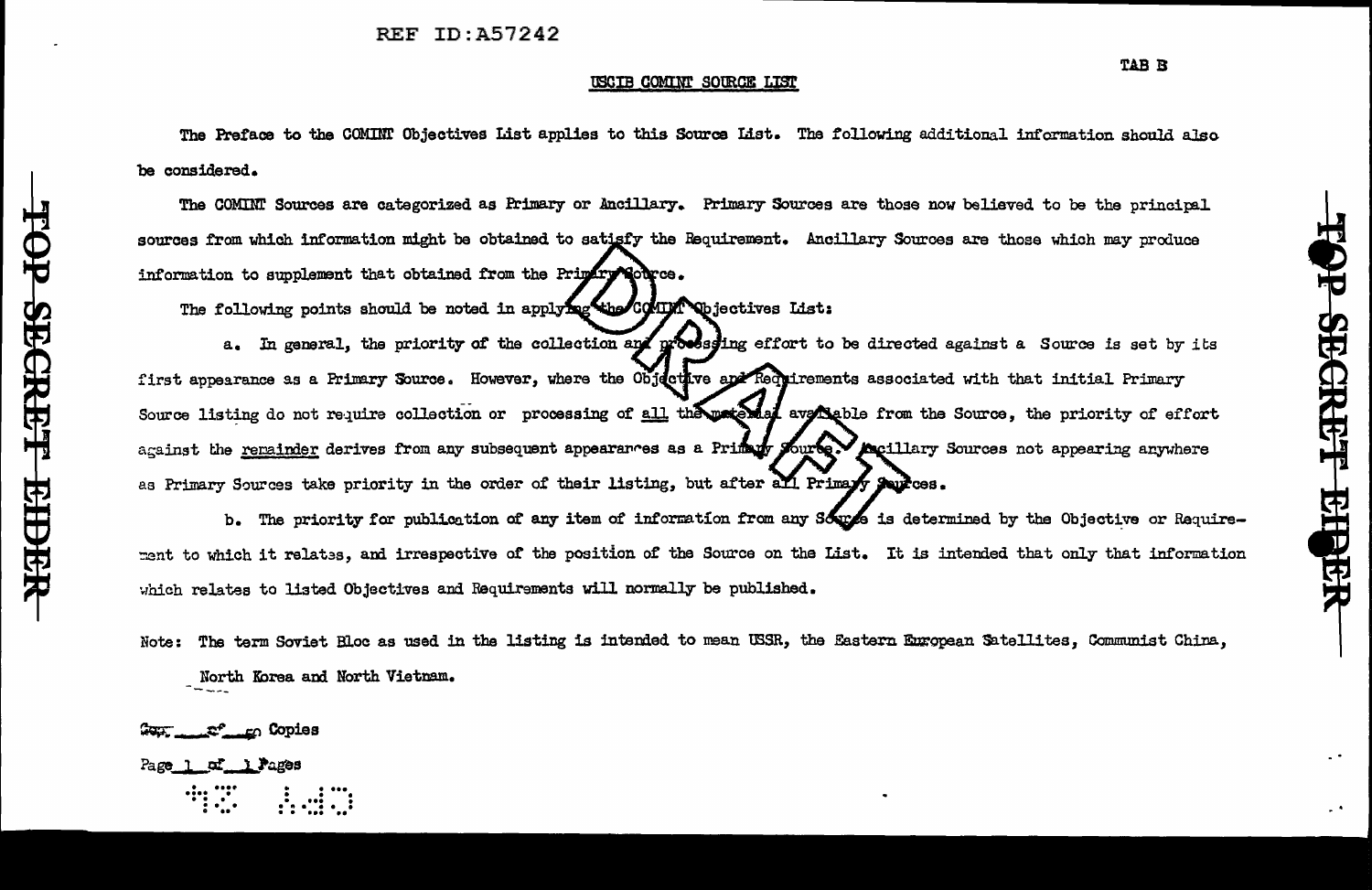USCIB COMINT CEJECTIVES LIST

#### COMINT ORJECTIVE

HOL

**SECRET** 

**EIDER** 

To provide COMINT information on Soviet Sloc politico-military strategic  $\mathbf{L}$ 

plans and intentions, particularly to initiate hostilities.



 $\ddot{\phantom{1}}$ 

COVINT SOURCES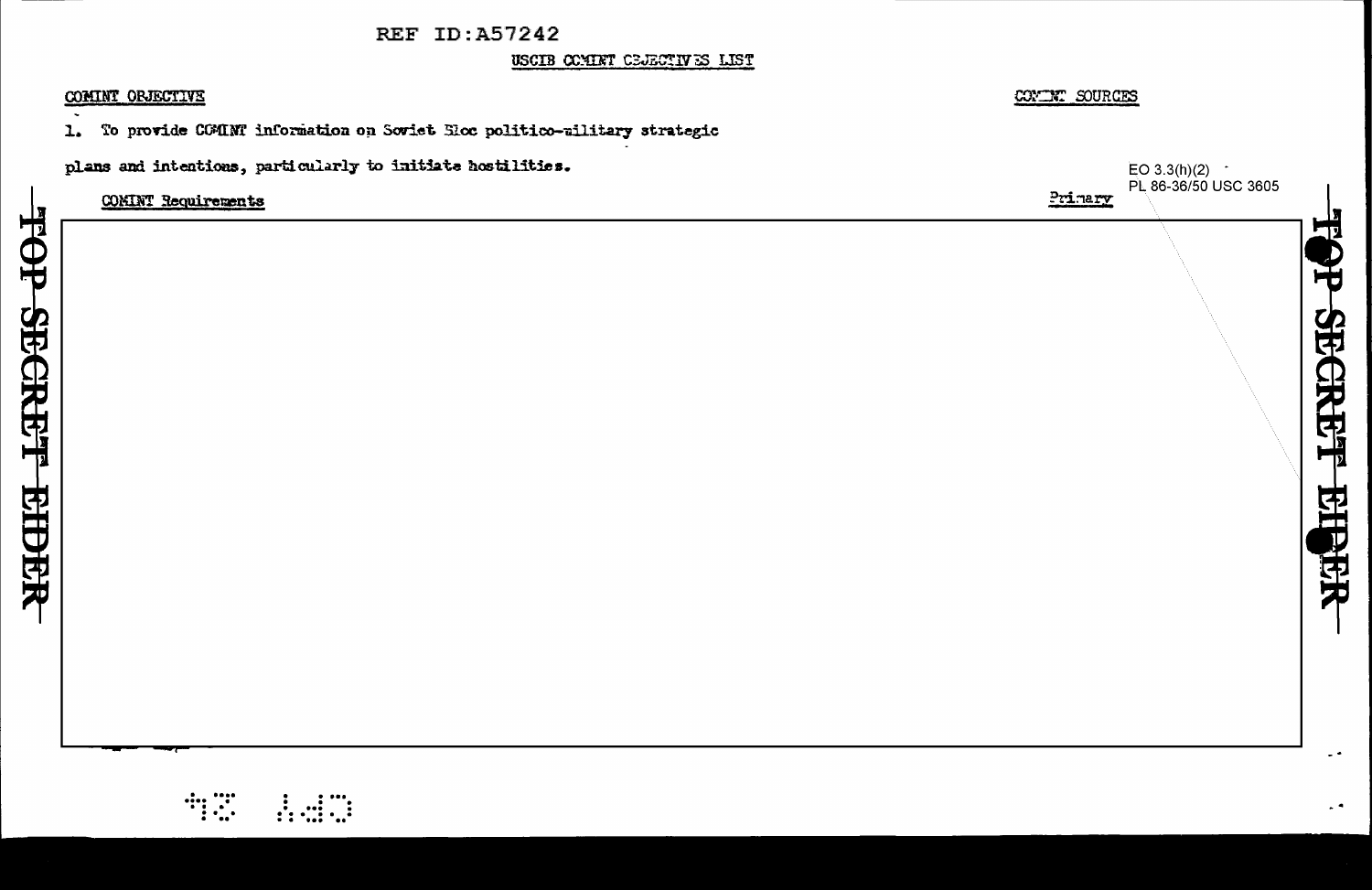#### COMINT OBJECTIVE

#### **REF ID: A57242**

2. To provide COMINT information on Soviet Bloc striking forces (i.e., those forces disposed for and capable of launching an attack on the U.S., its forces or its allies) particularly with regard to the initiation of hostilities.

CCMINT Requirements

#### Same as for Objective 1 plus the following:

| EO $3.3(h)(2)$       |
|----------------------|
| PL 86-36/50 USC 3605 |

5<br>由

**GRE'T EIDER** 

Primary

\_\_of\_50\_Copies Copy

Page 2 of 27 Pages

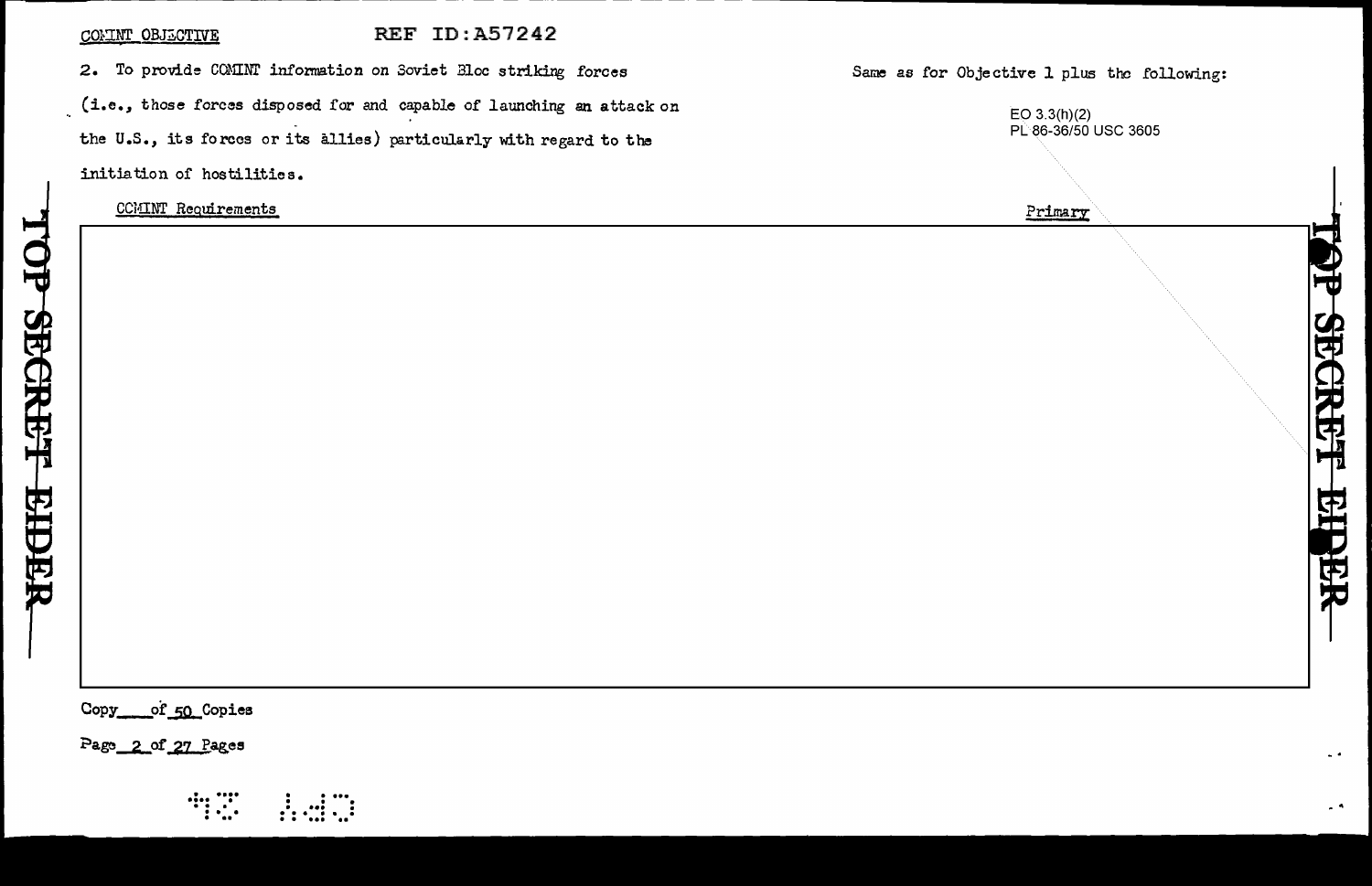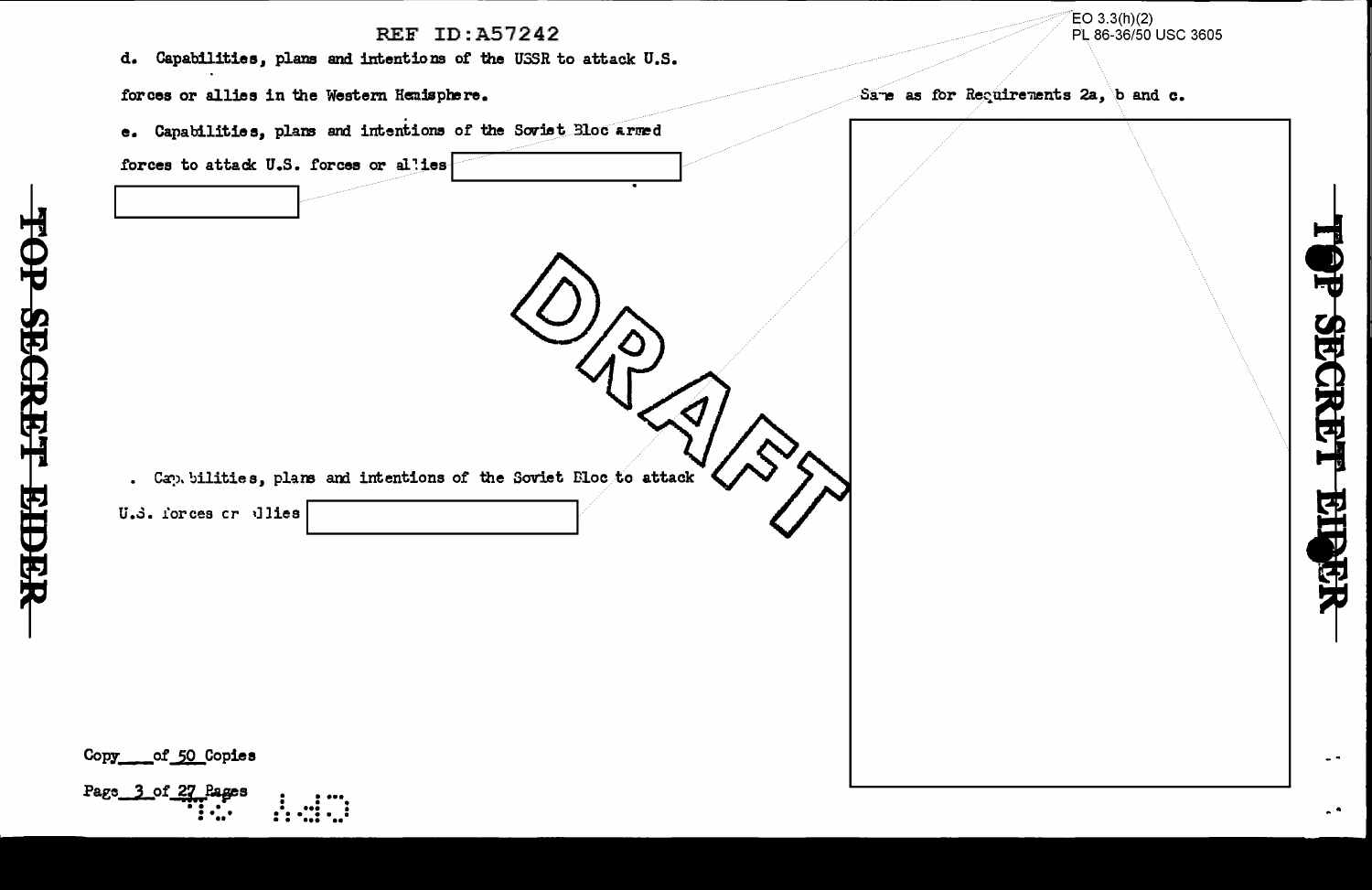

 $\stackrel{\sim}{\text{EO}}$  3.3(h)(2)<br>PL 86-36/50 USC 3605

 $\bullet$ 

**TOP SECRET EIPER** 

 $\bullet$   $\bullet$ 

 $\overline{a}$ 

Copy\_ \_\_of \_50\_Copie s

Page 1 of 27 Pages

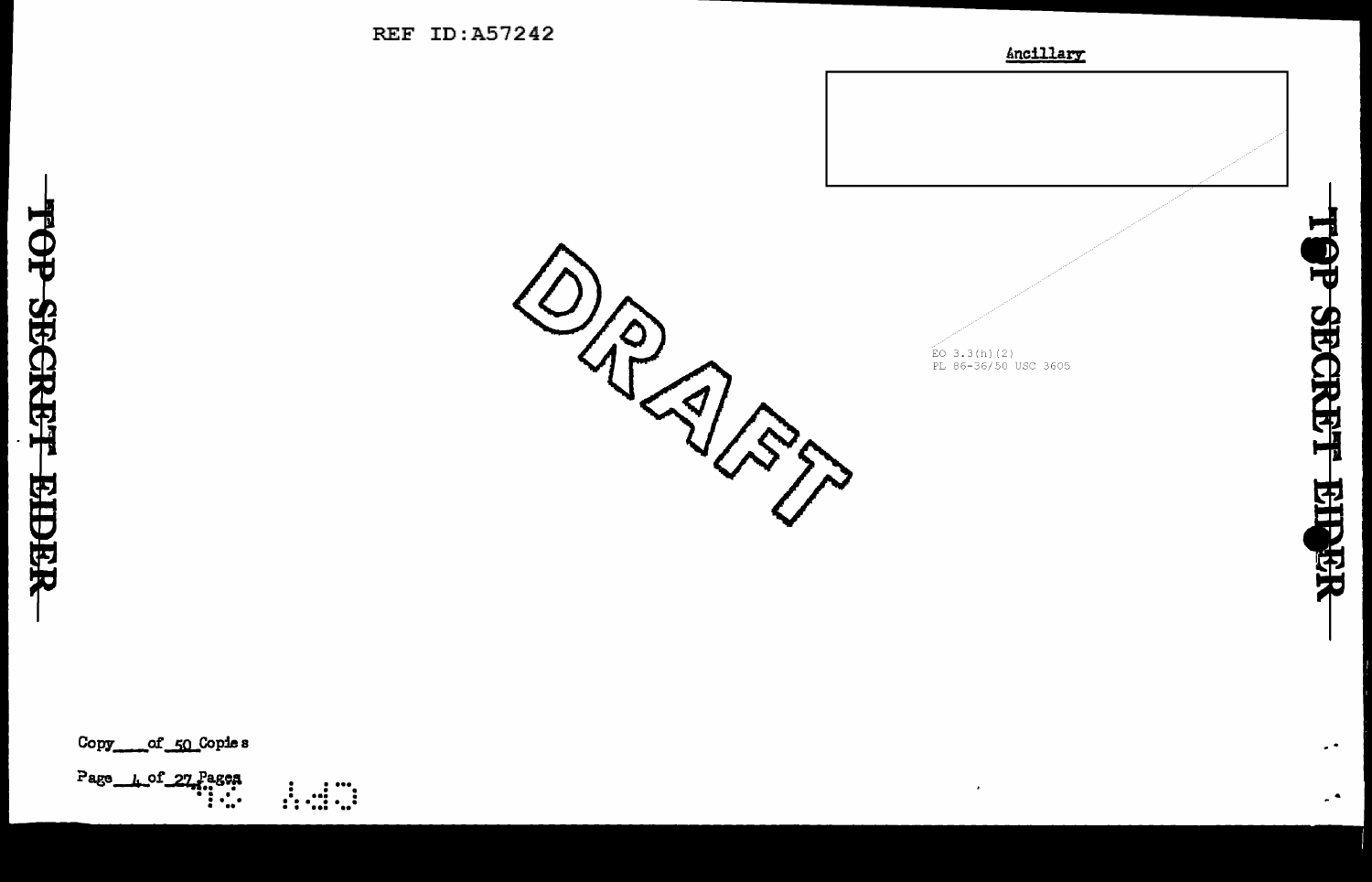EO 3.3(h)(2)<br>PL\86-36/50 USC 3605

#### COMINT OBJECTIVE

**Example** 

1.47

3. To provide COMINT information on Soviet Bloc development.

Same as for Objective 1 plus the following:

 $\overline{a}$ 

 $\epsilon$   $\tau$ 

TOP SECRET EIGH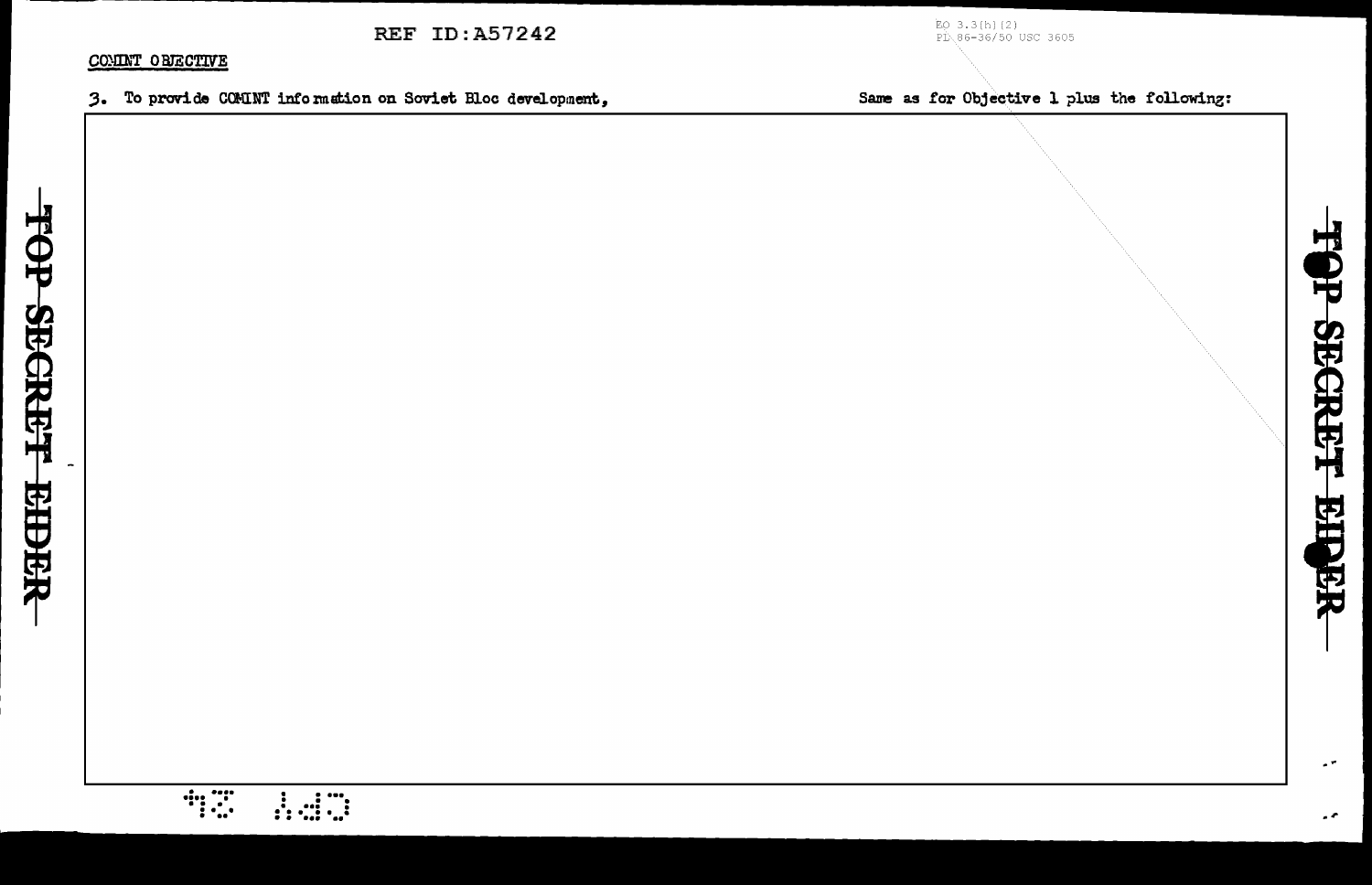

Copy\_ of 50 Coriss

Page  $6$  of 27 Pages  $\frac{1}{2}$   $\frac{1}{2}$   $\frac{1}{2}$   $\stackrel{'}{\text{EO}}$  3.3(h)(2)<br>PL 86-36/50 USC 3605

TOP SECRET

**BIBER** 

 $\sim$   $^{\circ}$ 

 $\sim$   $\sigma$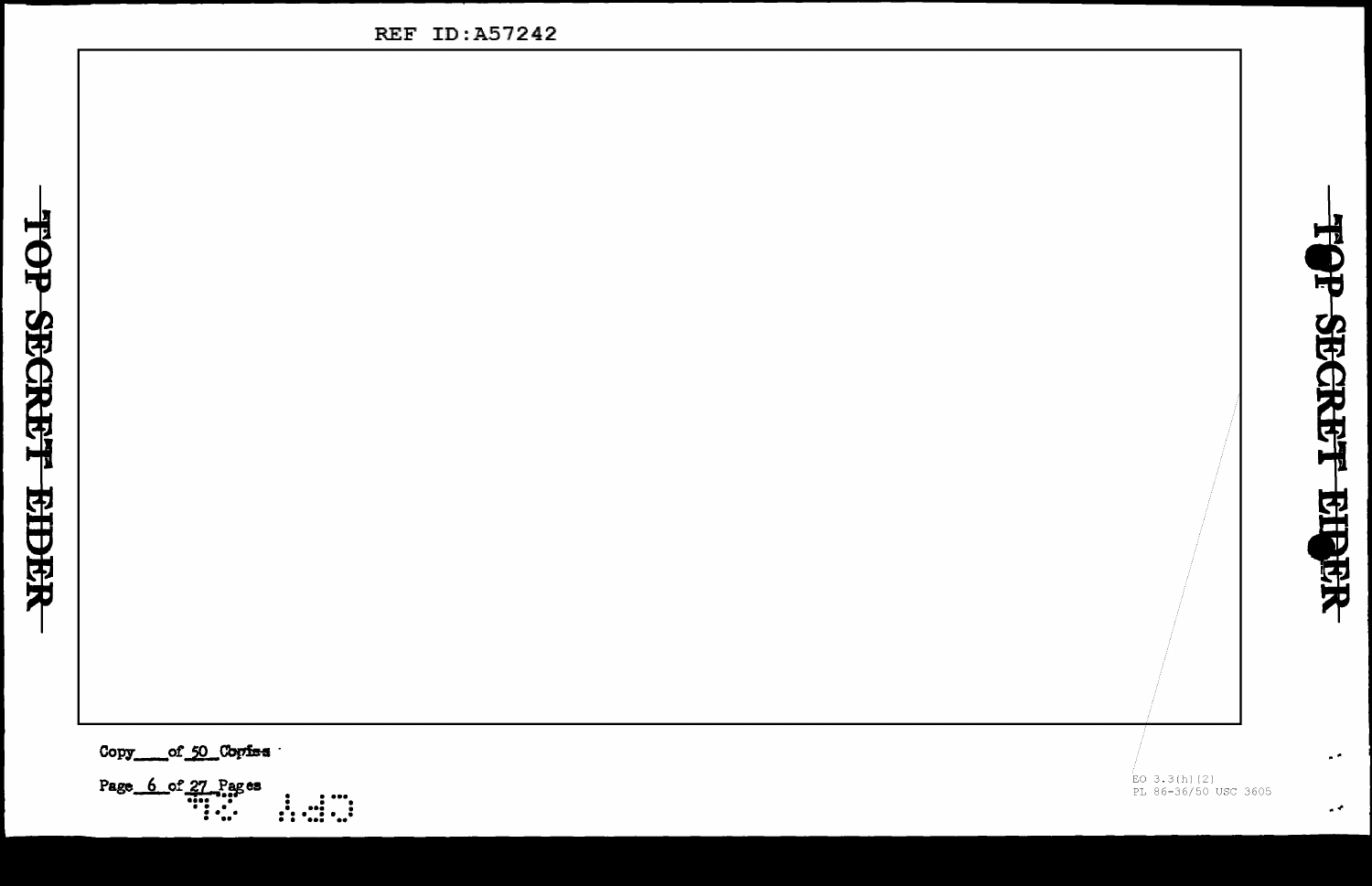

 $C<sub>opy</sub>$ of 50 Copies

Page 7 of 27 Page s



 $\stackrel{.}{\text{EO}}$  3.3(h)(2)<br>PL 86-36/50 USC 3605

**OP SECRET RIPER** 

 $\bullet$  .

 $\bullet$   $\bullet$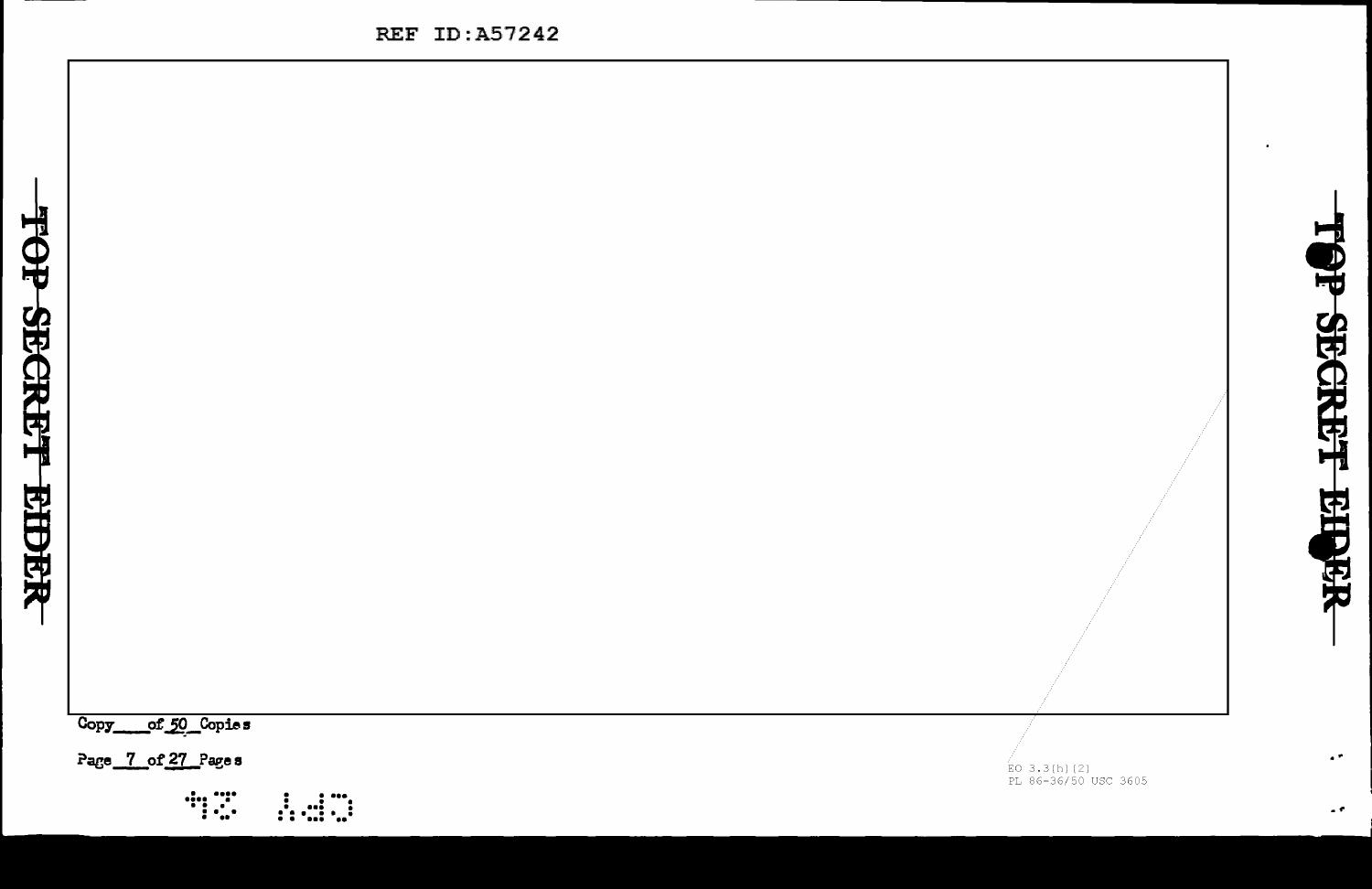of 50 Copies Copy

TOP SECRET

**REPER** 

Page\_g\_of\_zi:Pages

 $\begin{array}{cc} 1 & 1 & \cdots \\ \vdots & \vdots & \ddots \end{array}$ 

**REF ID:A57242** 

 $E_0$  3.3(h)(2)<br> $E_1$  86-36/50 USC 3605

TOP SECRET EIPER

 $\epsilon$  .

 $\sigma$   $\sigma$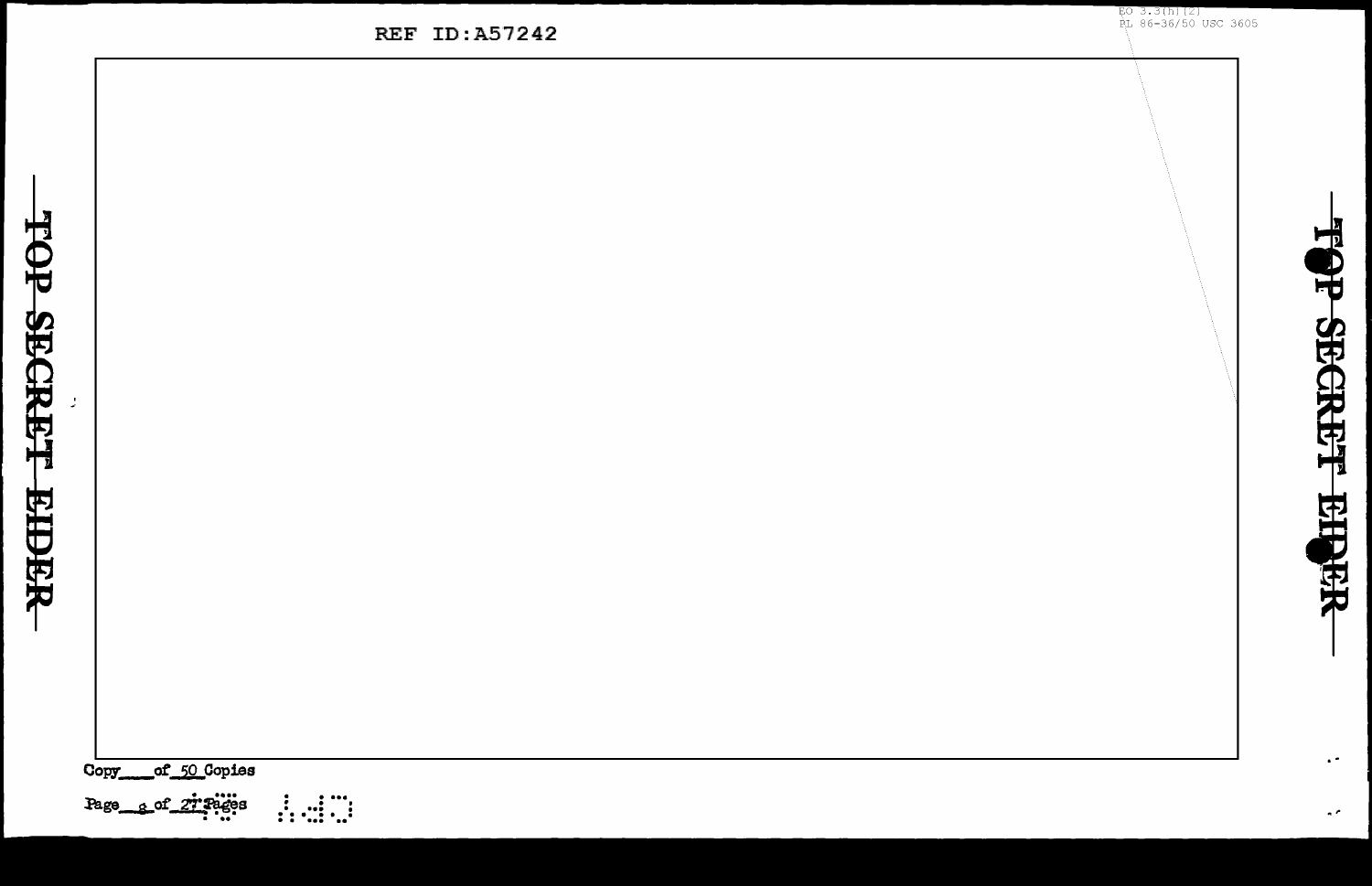

 $\bullet$  .

 $\ddot{\phantom{1}}$ 

Copy of 50 Copies

TOP SECRET EIDER

Page 9 of 27 Pages



**REF ID:A57242**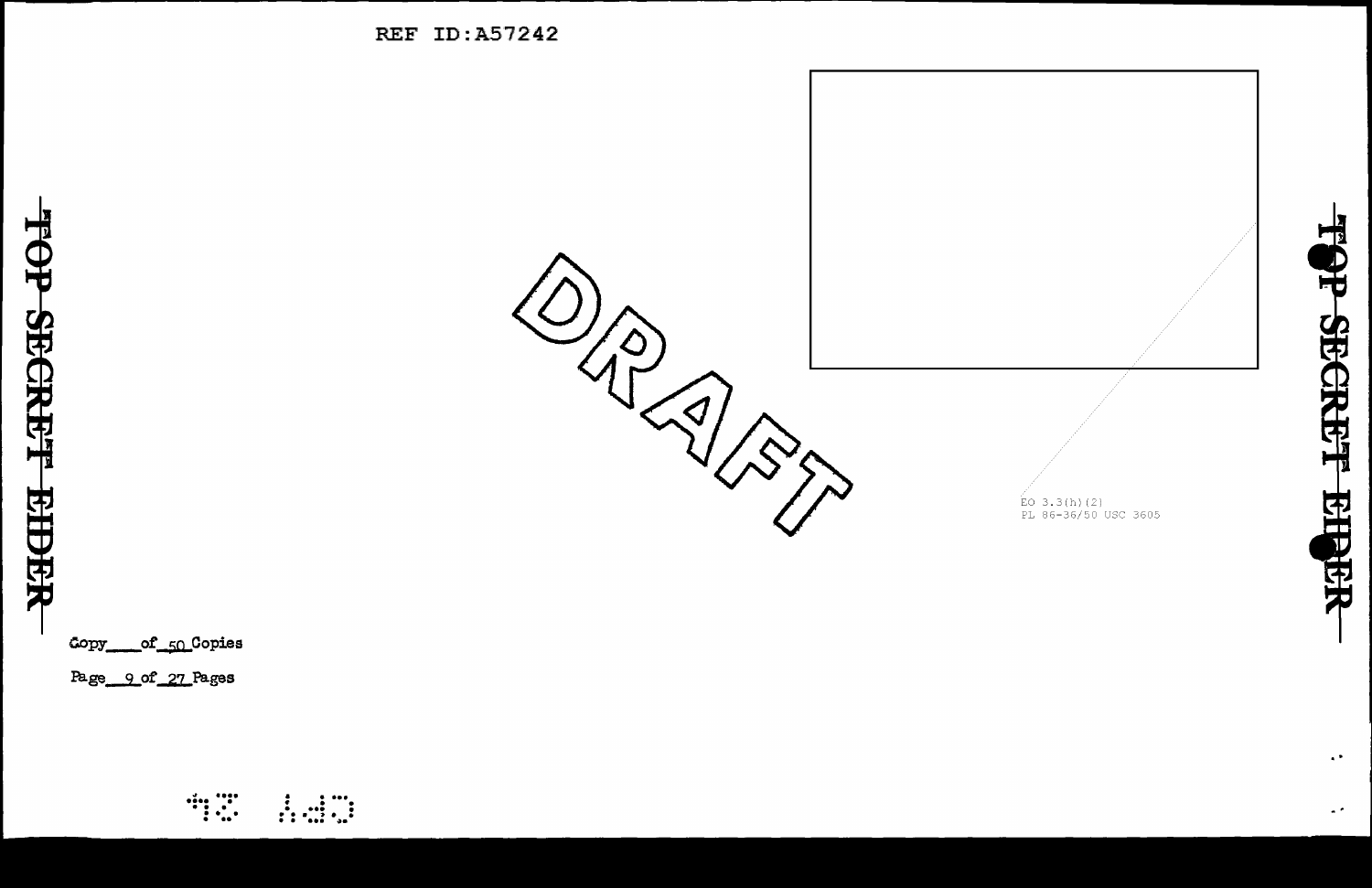TOP SECRET EIGER

 $\epsilon$   $\sigma$ 

 $\sim$   $\sim$ 

Copy of 50 Copies

Page\_10\_of\_27\_Pages

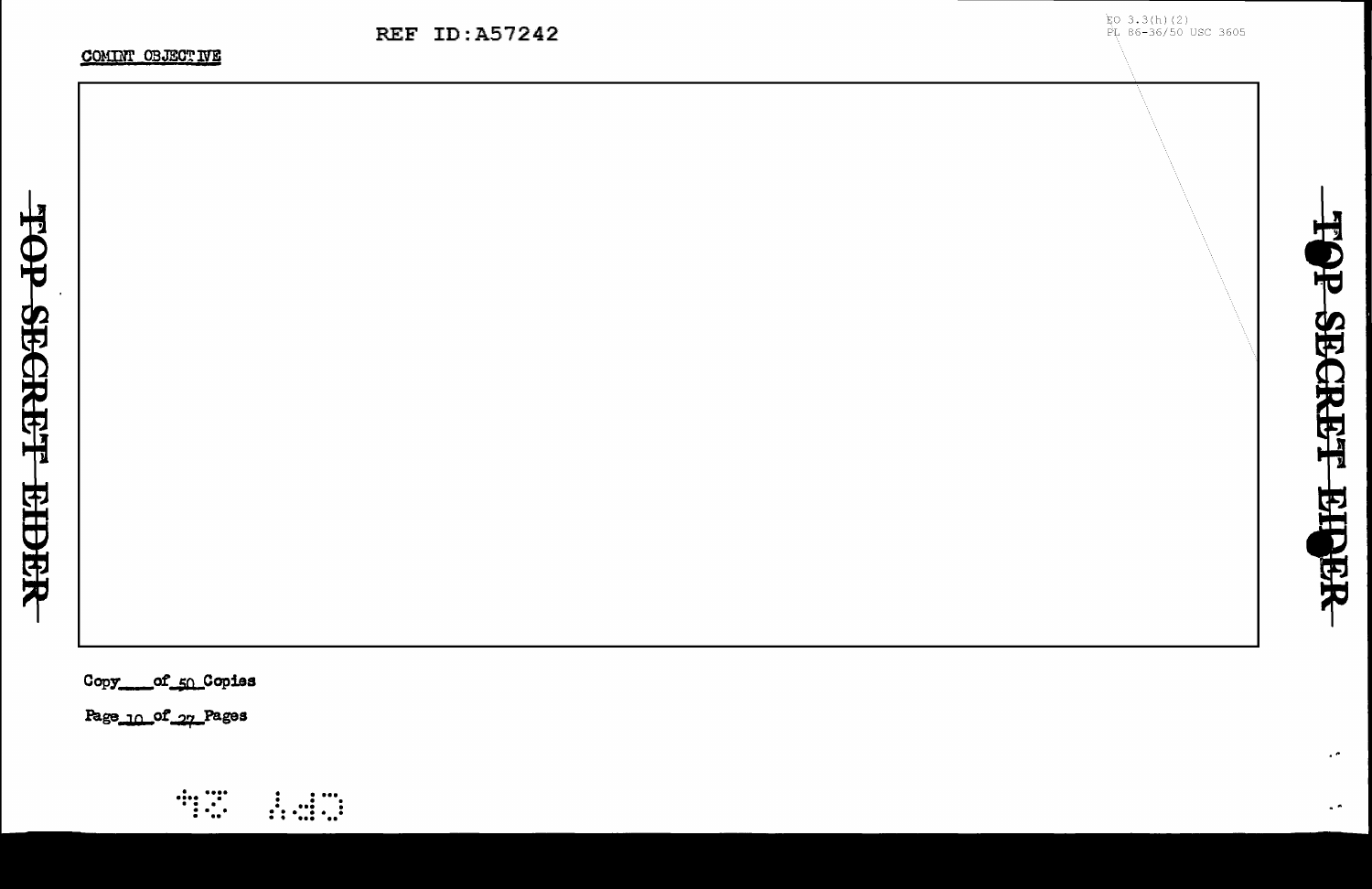$\Lambda$ 

Cony\_\_\_\_\_of\_50\_Cooies

Page 11 of 27 Pages

 $\mathbb{Z}$  :  $\begin{array}{cc} \vdots & \vdots & \cdots \\ \vdots & \vdots & \ddots \end{array}$   $\stackrel{\leftarrow}{\text{EO}}$  3.3(h)(2)<br>PL 86-36/50 USC 3605



 $\sim$ 

 $\mathbb{Z}^{(2)}$ 

 $\mathbb{R}^3$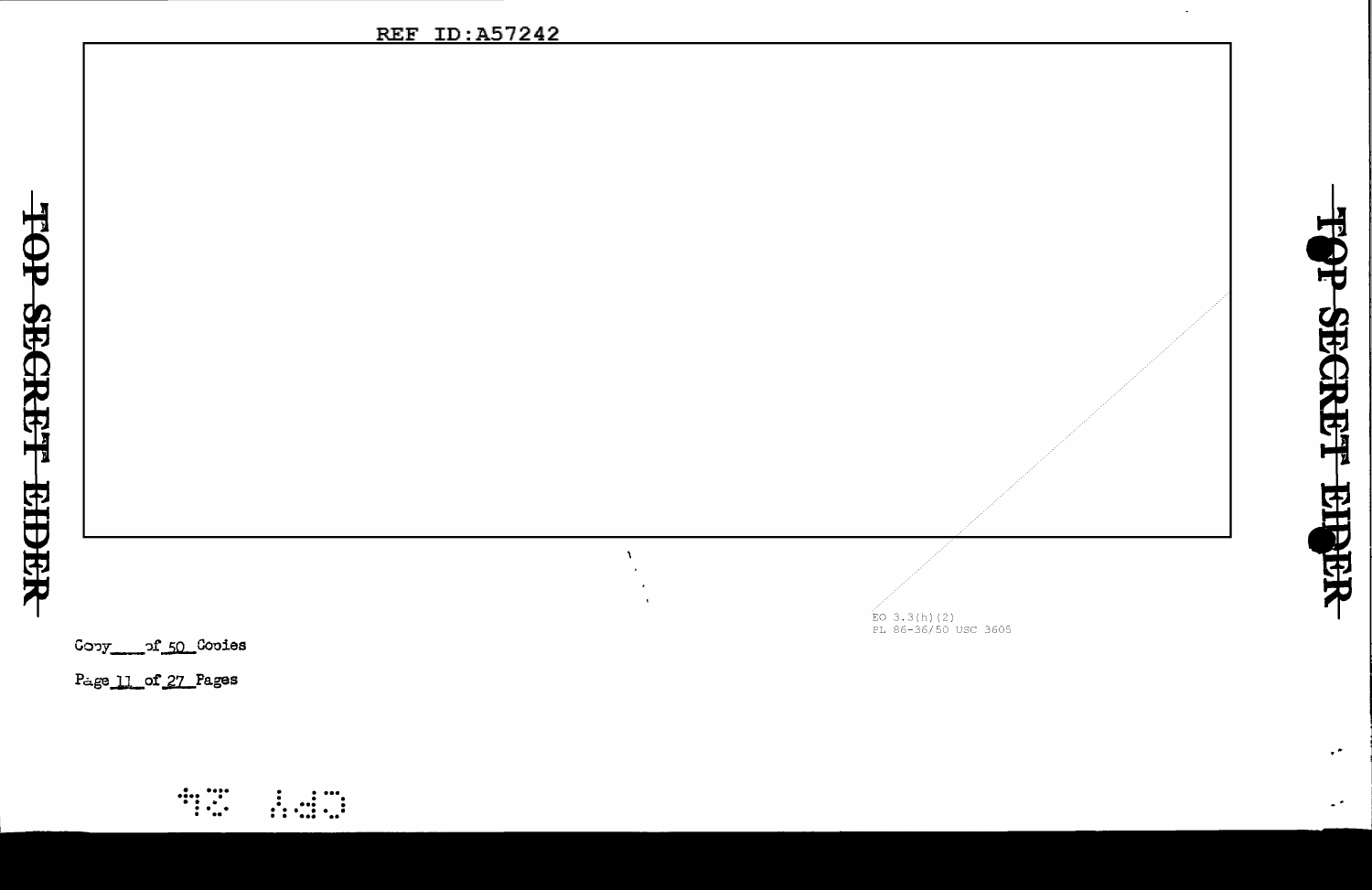#### COMINT OBJECTIVE

5. To provide COMINT information on Soviet Bloc inter-

national policy.

Copy of 50 Copies

Page 12 of 27 Pages



 $\stackrel{(1)}{\text{EO}}$  3.3(h)(2)<br>PL 86-36/50 USC 3605

 $\epsilon^{\star}$ 

TOP SECRET EILER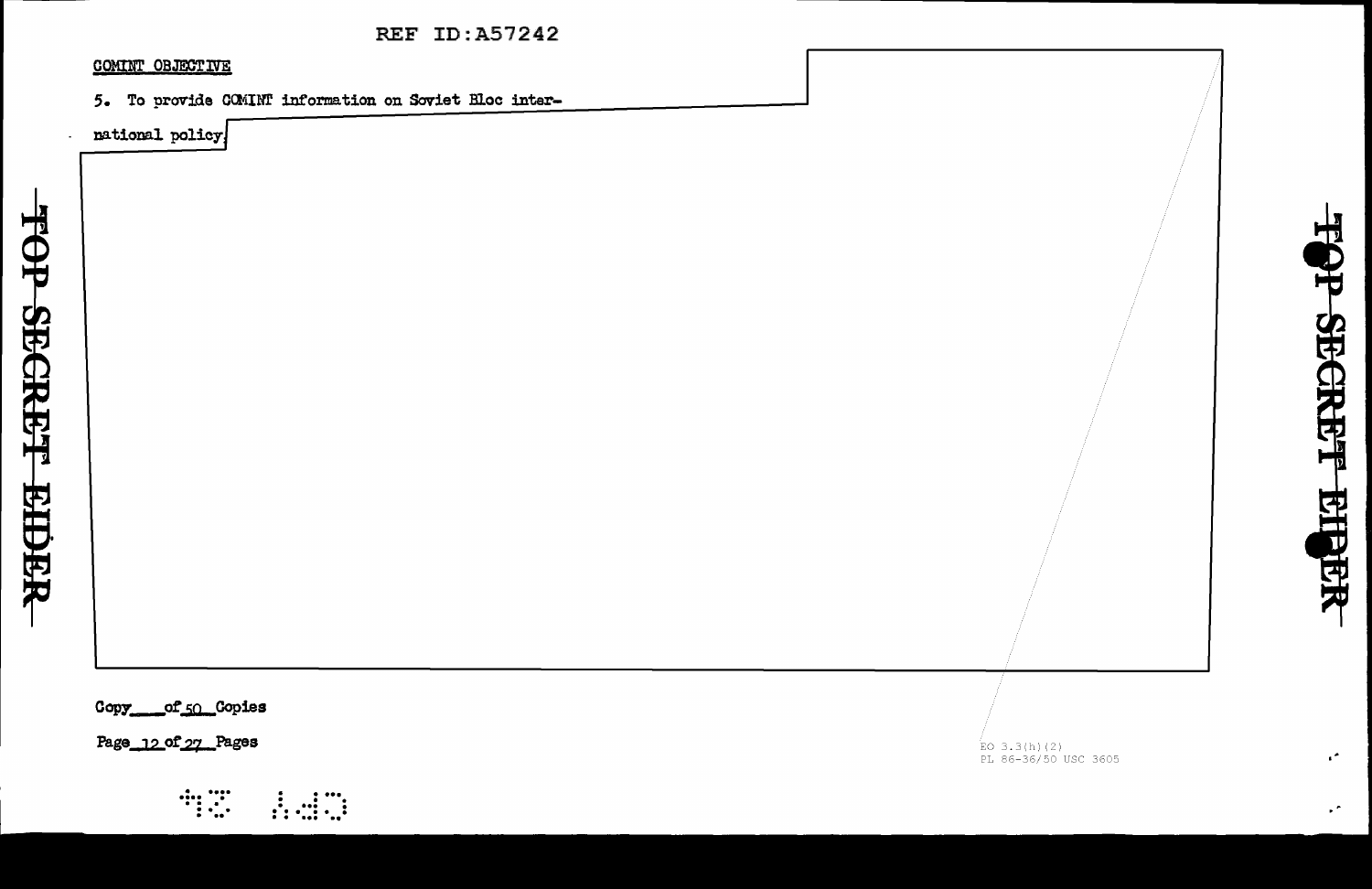

 $\mathbb{R}^{\mathbb{Z}}$ 

Copy\_\_\_\_of\_50\_Copies

Page 13 of 27 Pages

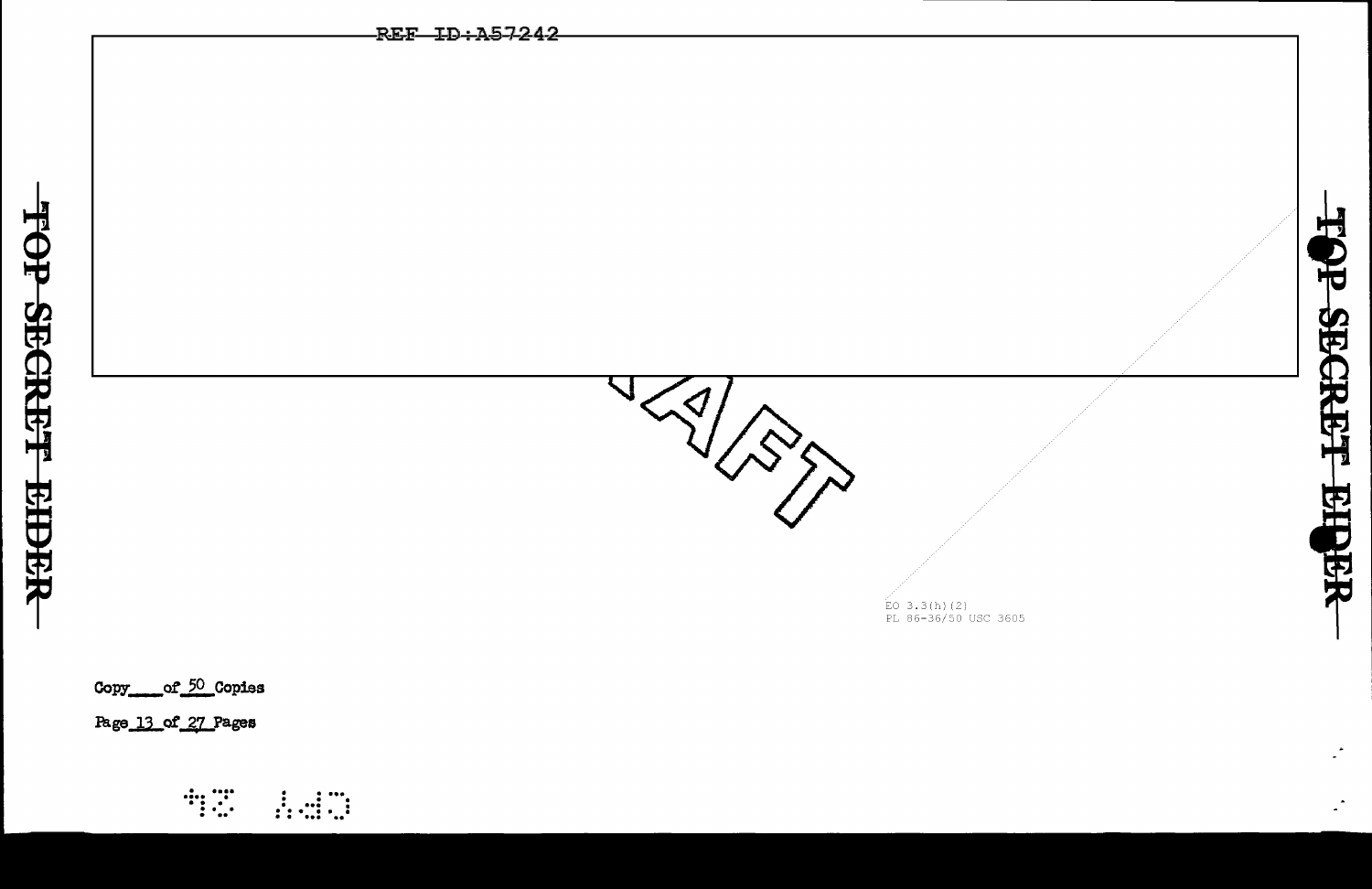COMINT OBJECTIVE

6. To provide Soviet Bloc

 $\begin{array}{l} \text{EO } 3.3 \text{ (h) (2)} \\ \text{PL } 86-36/50 \text{ USC } 3605 \end{array}$ 

TOP SECRET EIGER

 $\mathbf{r}$ 

 $\ddot{\phantom{a}}$ 

of 50 Copies Copy\_

Page 14 of 27 Pages

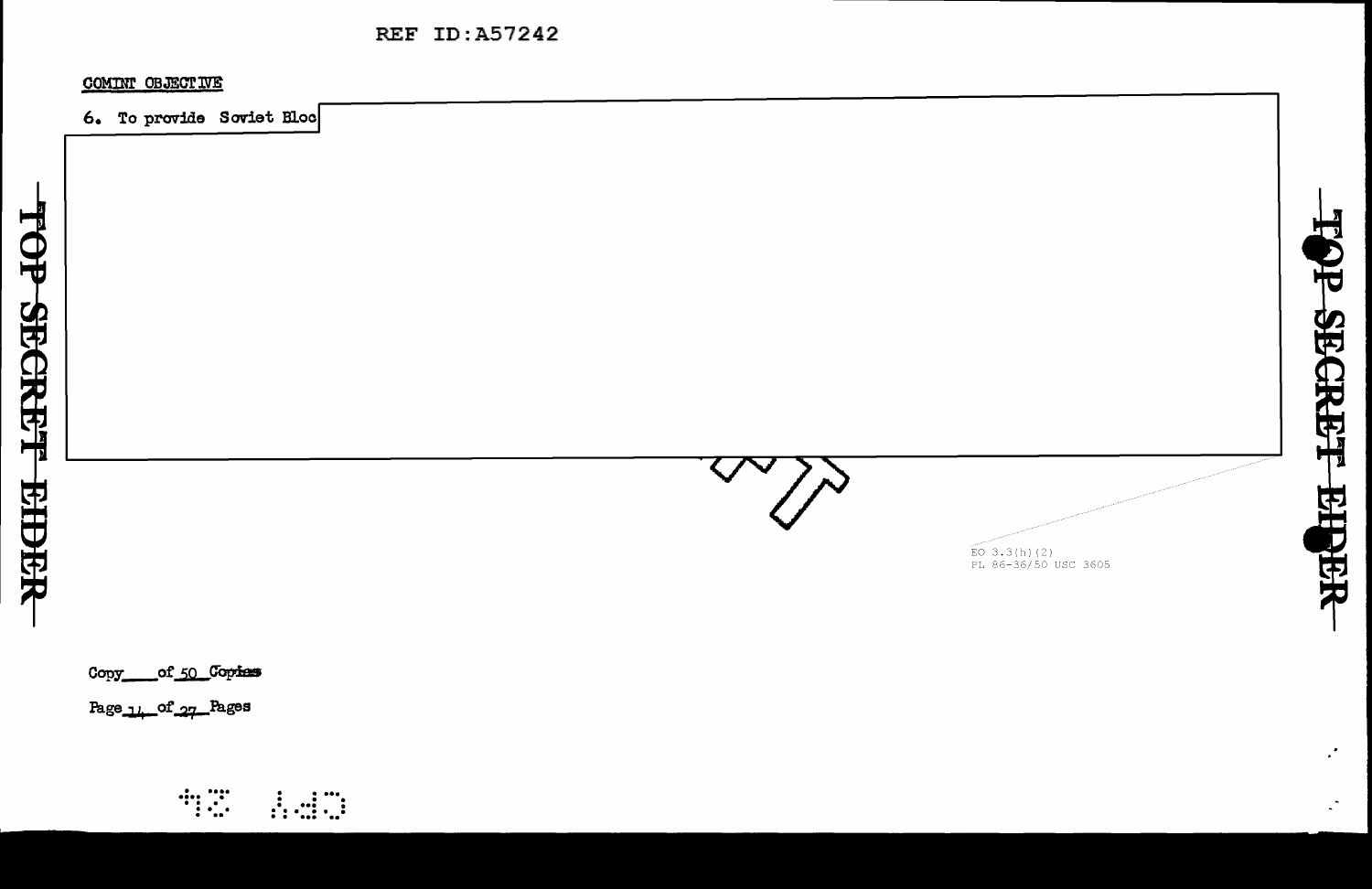$\overline{E}$ O 3.3(h)(2)<br>PL 86-36/50 USC 3605

TOP SECREF EISER

 $\mathcal{L}^{\mathcal{L}}$ 

 $\mathcal{L}$ 

 $\begin{array}{c} \mathbf{d}_{1} & \mathbf{d}_{2} \\ \mathbf{d}_{3} & \mathbf{d}_{4} \end{array}$ 

 $\begin{array}{cc} & \vdots & \vdots & \cdots \\ \vdots & \vdots & \vdots \\ \vdots & \vdots & \ddots \end{array}$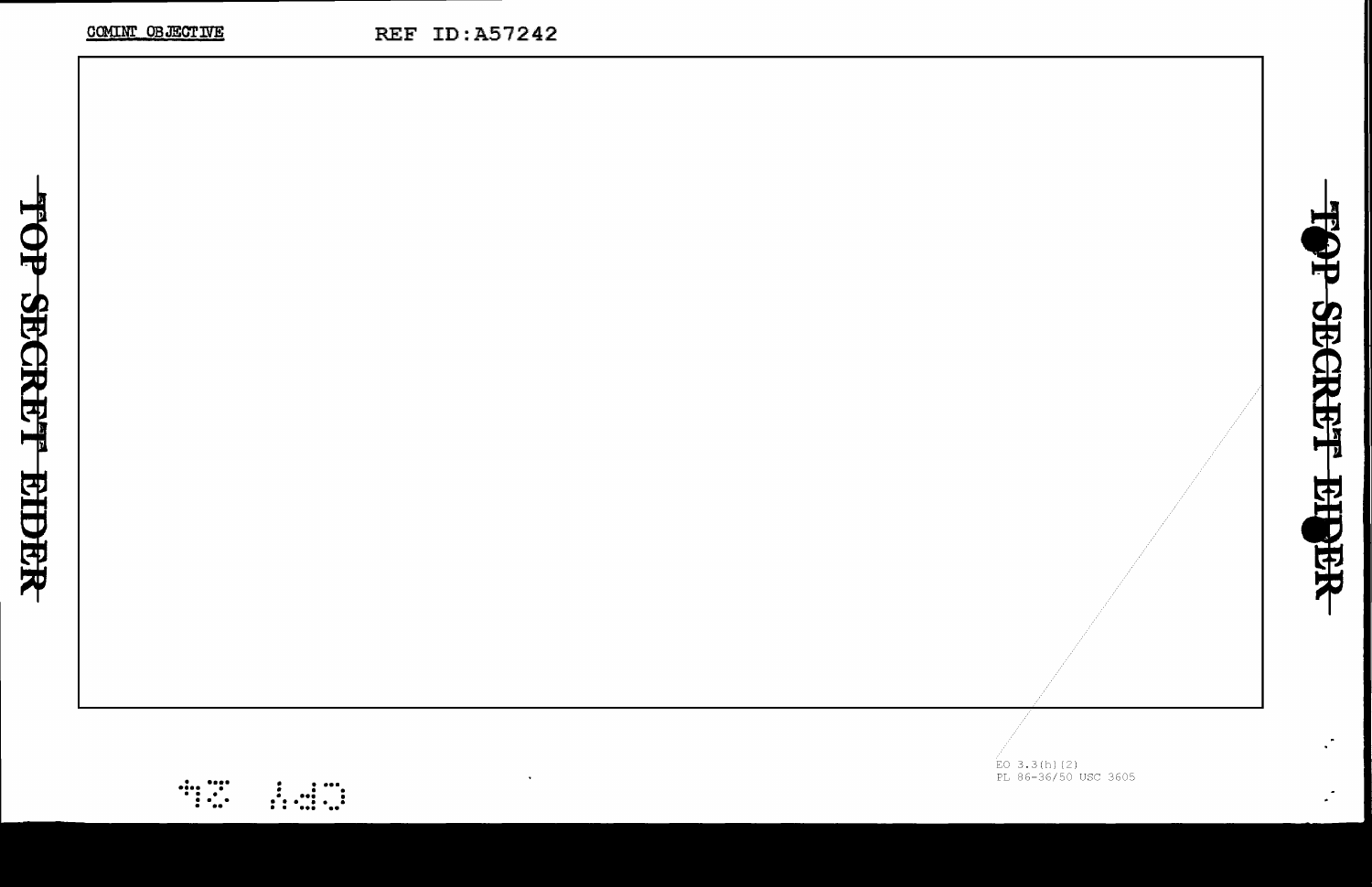$\mathbb{Z}^{\frac{1}{n}}$ 

 $\mathcal{L}^{\bullet}$ 

Page 16 of 27 Pages



 $\overleftrightarrow{E}$ O 3.3(h)(2)<br>PL 86-36/50 USC 3605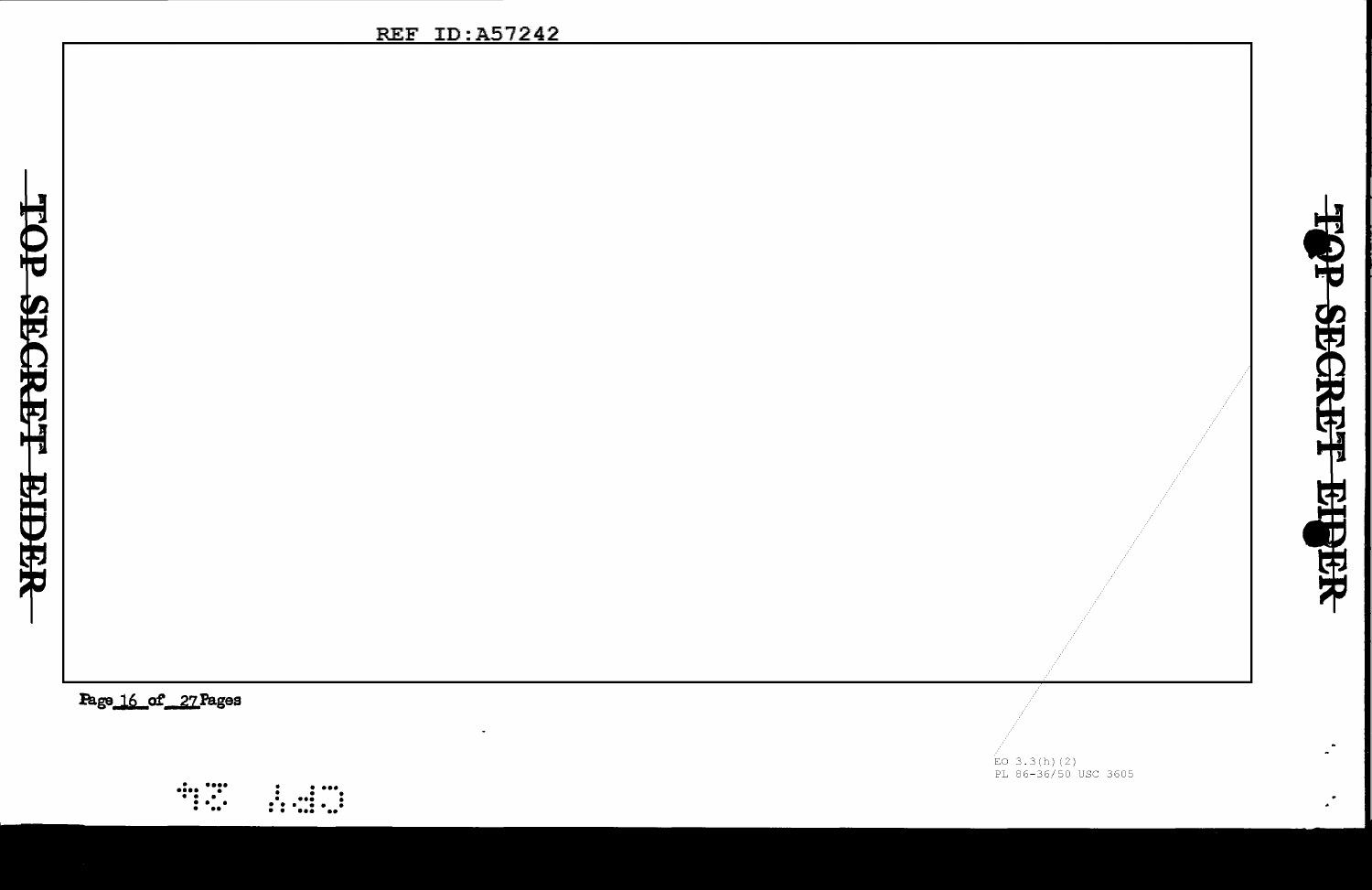





 $\mathcal{L}$ 

 $\mathcal{L}$ 

Copy of 50 Copies

Page 17 of 27 Pages

TOP SECRET EIDER

 $\begin{array}{c} \begin{array}{c} \bullet \\ \bullet \\ \bullet \\ \bullet \end{array} & \begin{array}{c} \bullet \\ \bullet \\ \bullet \\ \bullet \end{array} \end{array}$  $\begin{array}{cc} 1 & 1 \\ 1 & 1 \\ 1 & 1 \end{array}$   $\stackrel{\leftarrow}{\text{EO}}$  3.3(h)(2)<br>PL 86-36/50 USC 3605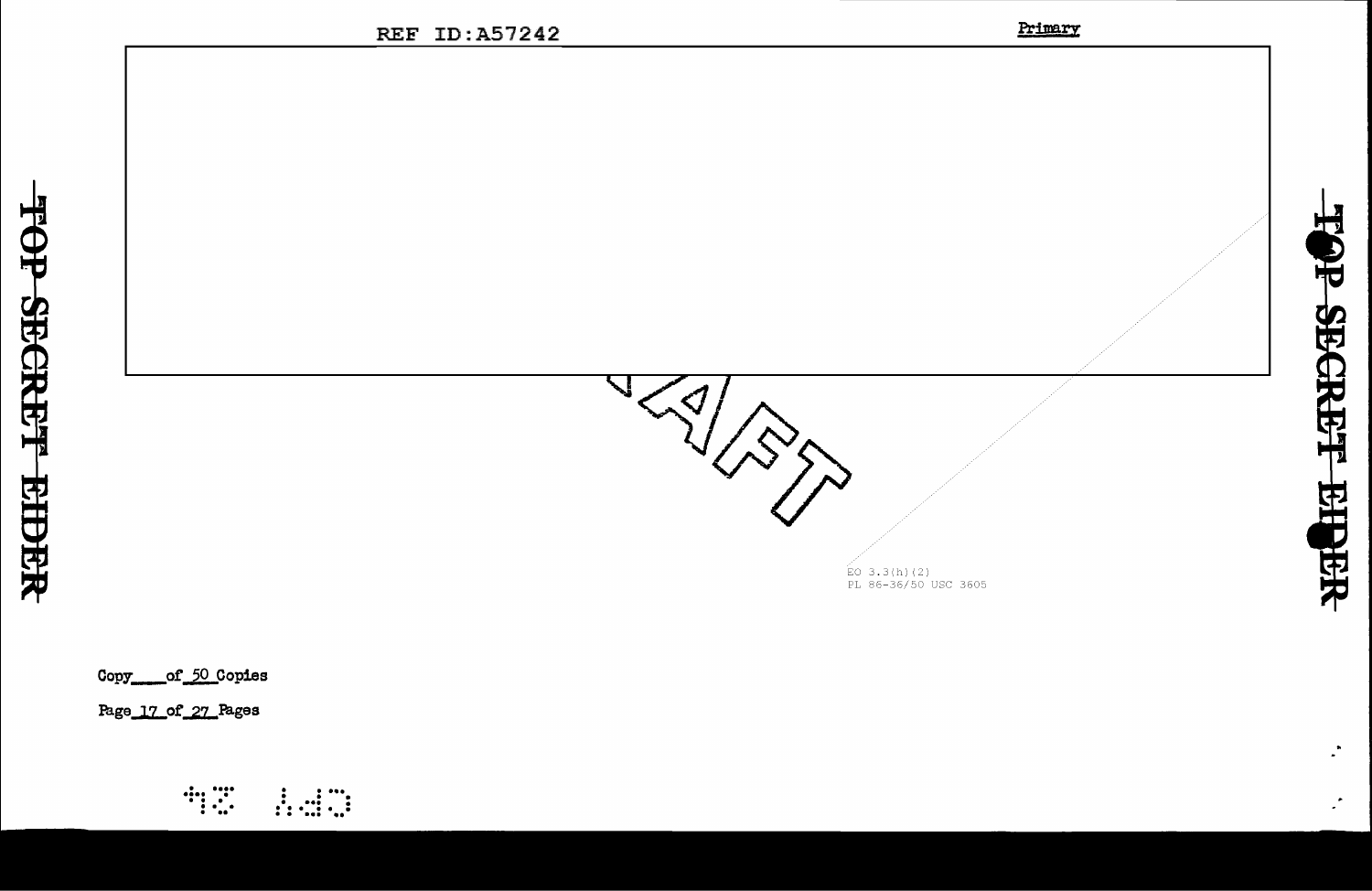| $\zeta$ |
|---------|
| j       |
|         |
| ،<br>ا  |
|         |
|         |
|         |
| l       |
|         |

| <b>COLLEGE ODDERLAND</b>                                                                                                                                                                                                                                                                                                                                                                                            | REF ID:A57242 |                                                                                 |
|---------------------------------------------------------------------------------------------------------------------------------------------------------------------------------------------------------------------------------------------------------------------------------------------------------------------------------------------------------------------------------------------------------------------|---------------|---------------------------------------------------------------------------------|
|                                                                                                                                                                                                                                                                                                                                                                                                                     |               |                                                                                 |
|                                                                                                                                                                                                                                                                                                                                                                                                                     |               |                                                                                 |
|                                                                                                                                                                                                                                                                                                                                                                                                                     |               |                                                                                 |
|                                                                                                                                                                                                                                                                                                                                                                                                                     |               |                                                                                 |
|                                                                                                                                                                                                                                                                                                                                                                                                                     |               |                                                                                 |
|                                                                                                                                                                                                                                                                                                                                                                                                                     |               |                                                                                 |
|                                                                                                                                                                                                                                                                                                                                                                                                                     |               |                                                                                 |
|                                                                                                                                                                                                                                                                                                                                                                                                                     |               |                                                                                 |
|                                                                                                                                                                                                                                                                                                                                                                                                                     |               |                                                                                 |
|                                                                                                                                                                                                                                                                                                                                                                                                                     |               |                                                                                 |
|                                                                                                                                                                                                                                                                                                                                                                                                                     |               |                                                                                 |
|                                                                                                                                                                                                                                                                                                                                                                                                                     |               |                                                                                 |
|                                                                                                                                                                                                                                                                                                                                                                                                                     |               |                                                                                 |
|                                                                                                                                                                                                                                                                                                                                                                                                                     |               |                                                                                 |
|                                                                                                                                                                                                                                                                                                                                                                                                                     |               |                                                                                 |
|                                                                                                                                                                                                                                                                                                                                                                                                                     |               |                                                                                 |
|                                                                                                                                                                                                                                                                                                                                                                                                                     |               |                                                                                 |
|                                                                                                                                                                                                                                                                                                                                                                                                                     |               |                                                                                 |
|                                                                                                                                                                                                                                                                                                                                                                                                                     |               |                                                                                 |
|                                                                                                                                                                                                                                                                                                                                                                                                                     |               |                                                                                 |
|                                                                                                                                                                                                                                                                                                                                                                                                                     |               |                                                                                 |
|                                                                                                                                                                                                                                                                                                                                                                                                                     |               |                                                                                 |
|                                                                                                                                                                                                                                                                                                                                                                                                                     |               |                                                                                 |
|                                                                                                                                                                                                                                                                                                                                                                                                                     |               |                                                                                 |
|                                                                                                                                                                                                                                                                                                                                                                                                                     |               | $\stackrel{\text{{\rm K}}}{\text{{\rm E}}}$ O 3.3(h)(2)<br>PL 86-36/50 USC 3605 |
| $\begin{array}{c} \begin{array}{c} \dots \\ \dots \\ \dots \\ \dots \end{array} \end{array}$<br>$\frac{1}{2}$ $\frac{1}{2}$ $\frac{1}{2}$ $\frac{1}{2}$ $\frac{1}{2}$ $\frac{1}{2}$ $\frac{1}{2}$ $\frac{1}{2}$ $\frac{1}{2}$ $\frac{1}{2}$ $\frac{1}{2}$ $\frac{1}{2}$ $\frac{1}{2}$ $\frac{1}{2}$ $\frac{1}{2}$ $\frac{1}{2}$ $\frac{1}{2}$ $\frac{1}{2}$ $\frac{1}{2}$ $\frac{1}{2}$ $\frac{1}{2}$ $\frac{1}{2}$ |               |                                                                                 |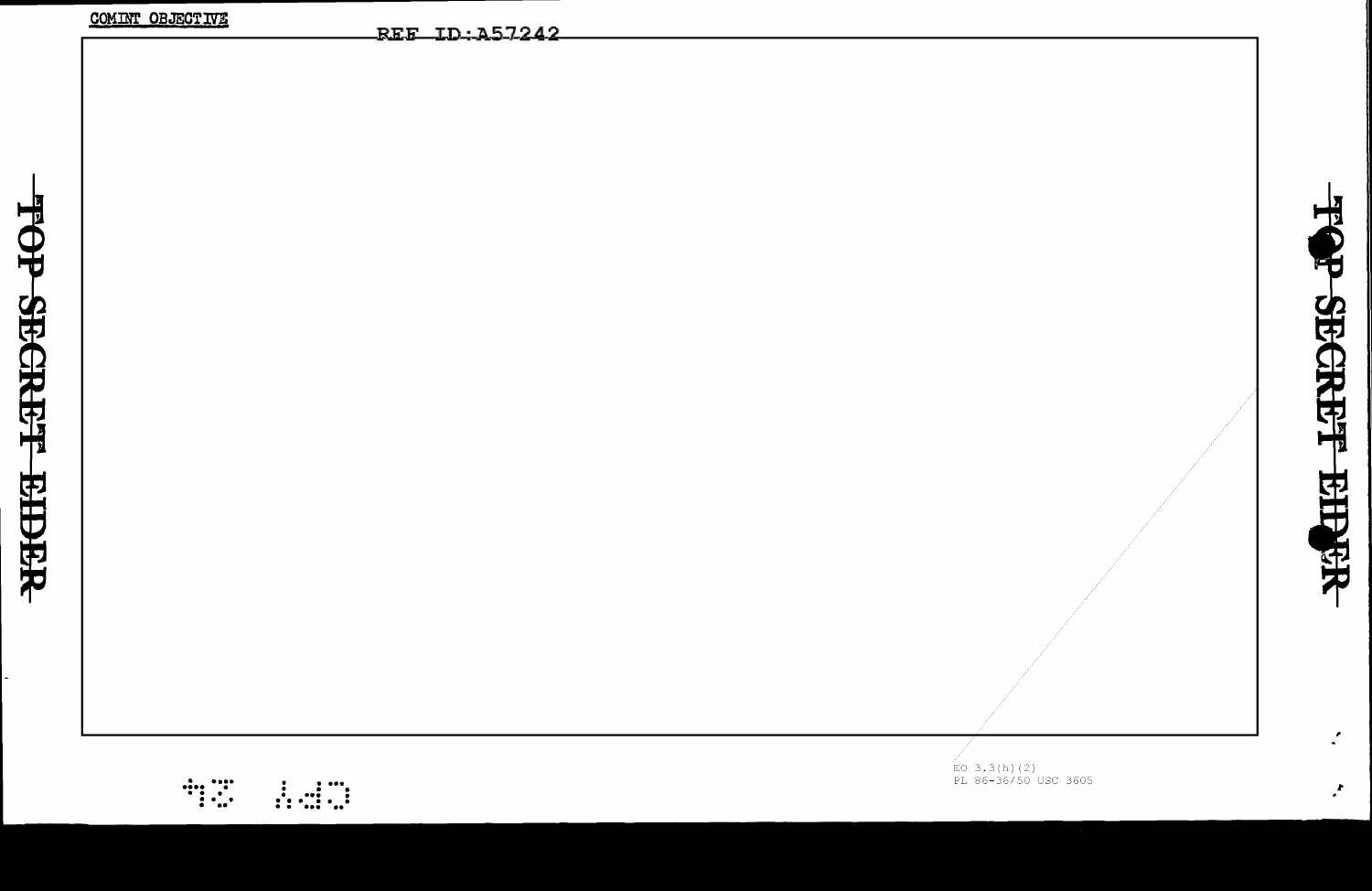



Copy of 50 Copies

Page\_19\_of\_27\_Pages



 $\mathcal{L}$ 

 $\mathcal{F}$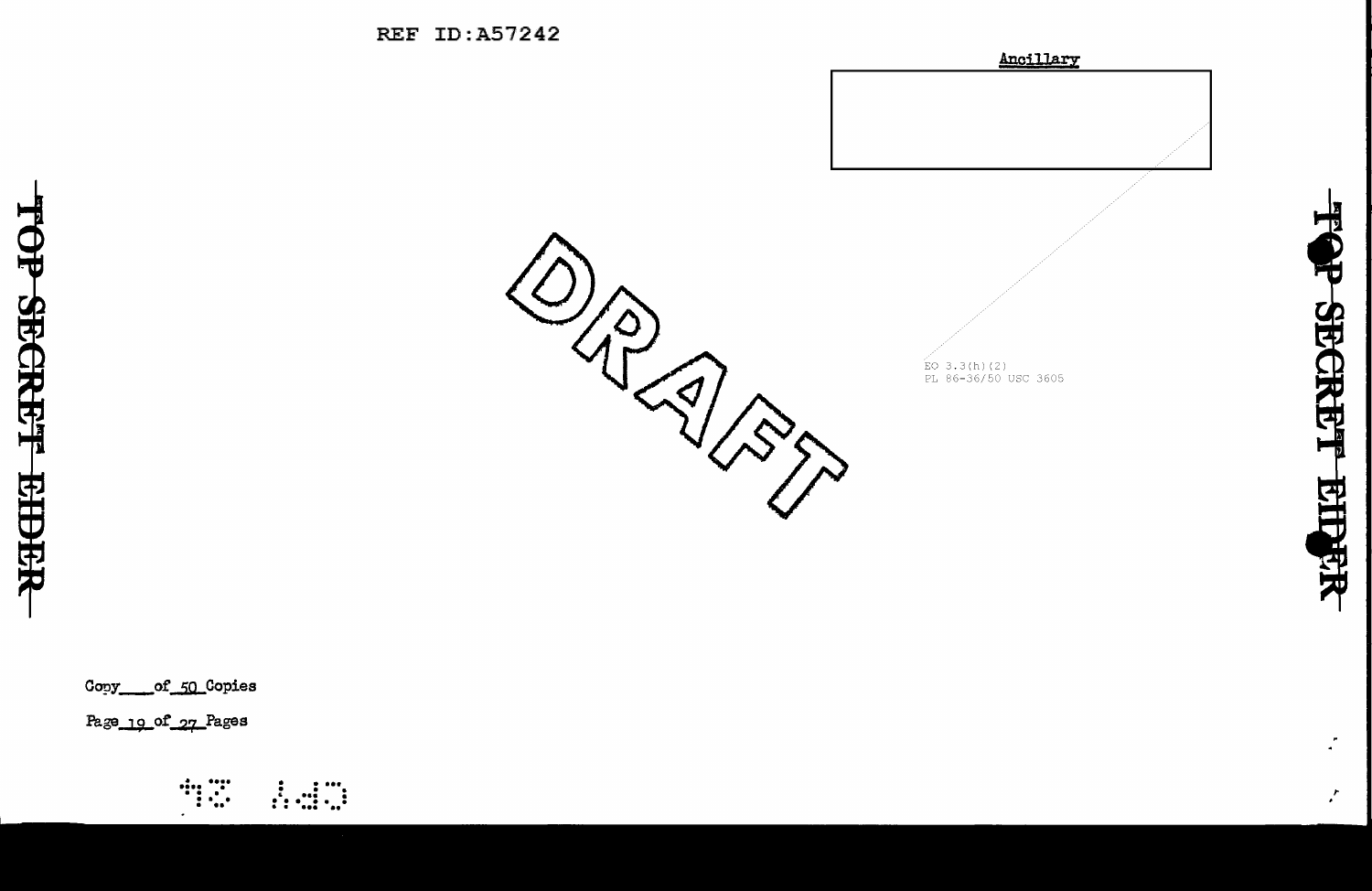#### COMINT OBJECTIVE

### 9. To provide COMINT information on Soviet Bloc economy

of 50 Copies Copy

Page 20 of 27 Pages

 $\begin{array}{cc} \cdots & \cdots \\ \cdots & \cdots \\ \vdots & \ddots & \vdots \\ \vdots & \ddots & \vdots \\ \vdots & \ddots & \vdots \\ \vdots & \ddots & \vdots \\ \vdots & \ddots & \vdots \\ \vdots & \ddots & \vdots \\ \vdots & \ddots & \vdots \\ \vdots & \ddots & \vdots \\ \vdots & \ddots & \vdots \\ \vdots & \ddots & \vdots \\ \vdots & \ddots & \vdots \\ \vdots & \ddots & \vdots \\ \vdots & \ddots & \vdots \\ \vdots & \ddots & \vdots \\ \vdots & \ddots & \vdots \\ \vdots & \ddots & \vdots \\ \vdots & \$  $\frac{1}{11}$   $\frac{1}{11}$   $\frac{1}{11}$  ΈΟ 3.3(h)(2)<br>PL 86-36/50 USC 3605

中

**OP SECRET** 

**EIRER** 

 $\mathcal{L}$ 

 $\mathbf{r}$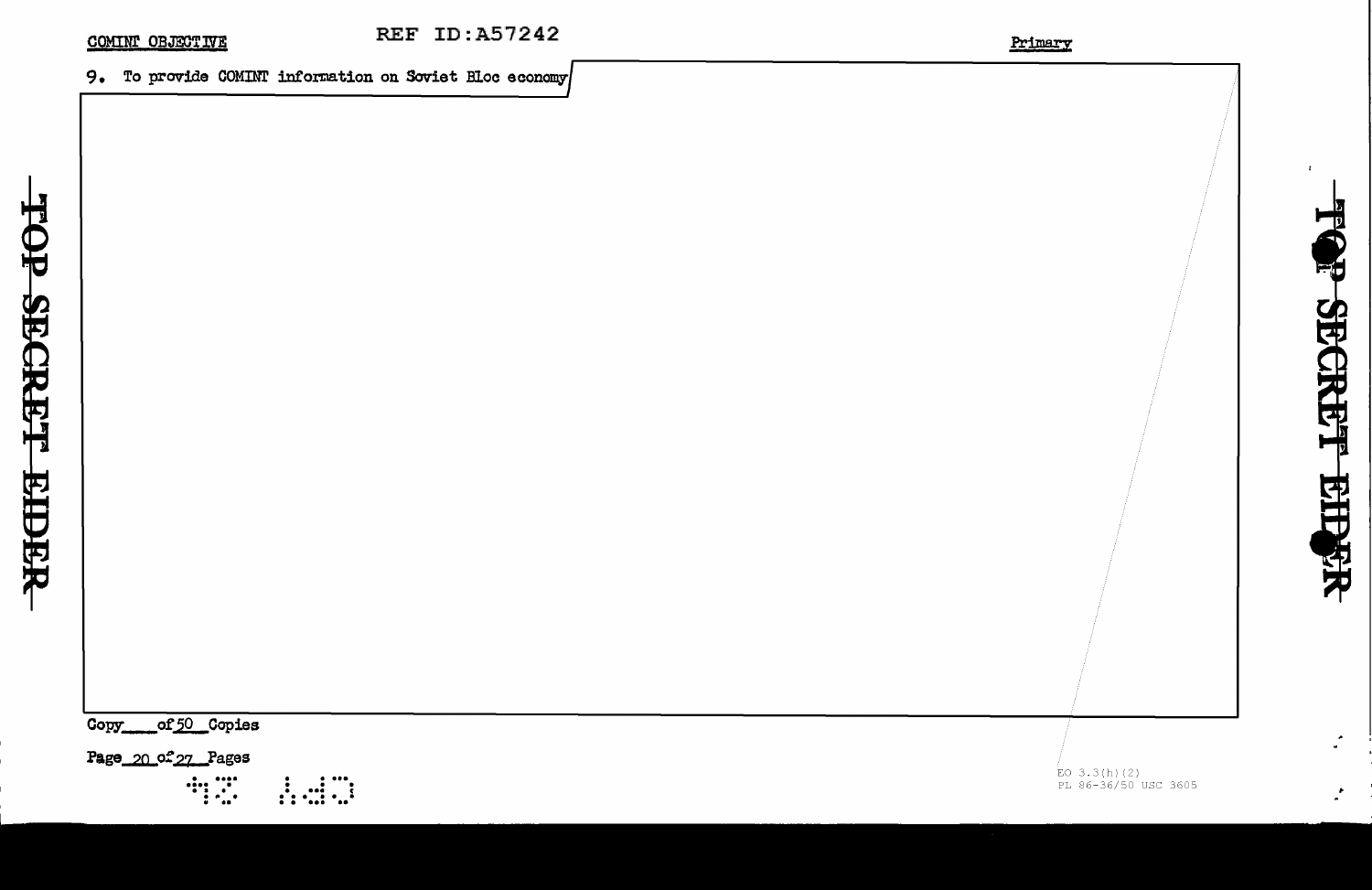| REF ID:A57242 |                                        |
|---------------|----------------------------------------|
|               |                                        |
|               |                                        |
|               |                                        |
|               |                                        |
|               |                                        |
|               |                                        |
|               |                                        |
|               |                                        |
|               |                                        |
|               |                                        |
|               |                                        |
|               |                                        |
|               |                                        |
|               |                                        |
|               |                                        |
|               |                                        |
|               |                                        |
|               |                                        |
|               |                                        |
|               |                                        |
|               |                                        |
|               |                                        |
|               | $EO$ 3.3(h)(2)<br>PL 86-36/50 USC 3605 |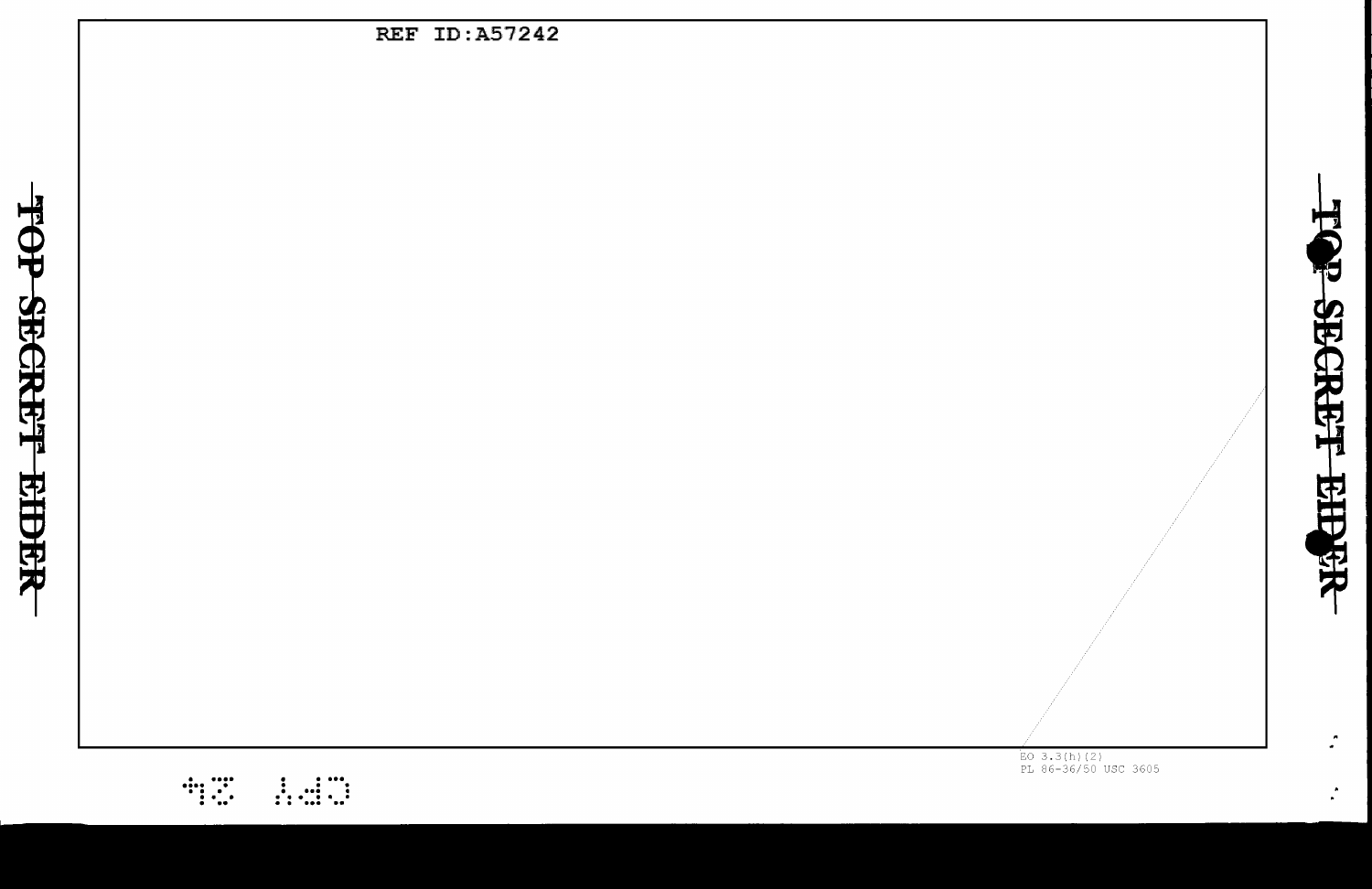

Copy of 50 Copies

Page 22 of 27 Pages

TOP SECRET

**EIDER** 

 $\begin{array}{c}\n\cdots \\
\cdots \\
\cdots\n\end{array}$  $\begin{array}{cc} 1 & \ldots & \ldots \\ \ldots & \ldots & \ldots \end{array}$  **PECRET Rifer** 

 $\mathcal{L}$ 

 $\overline{\mathbf{x}}$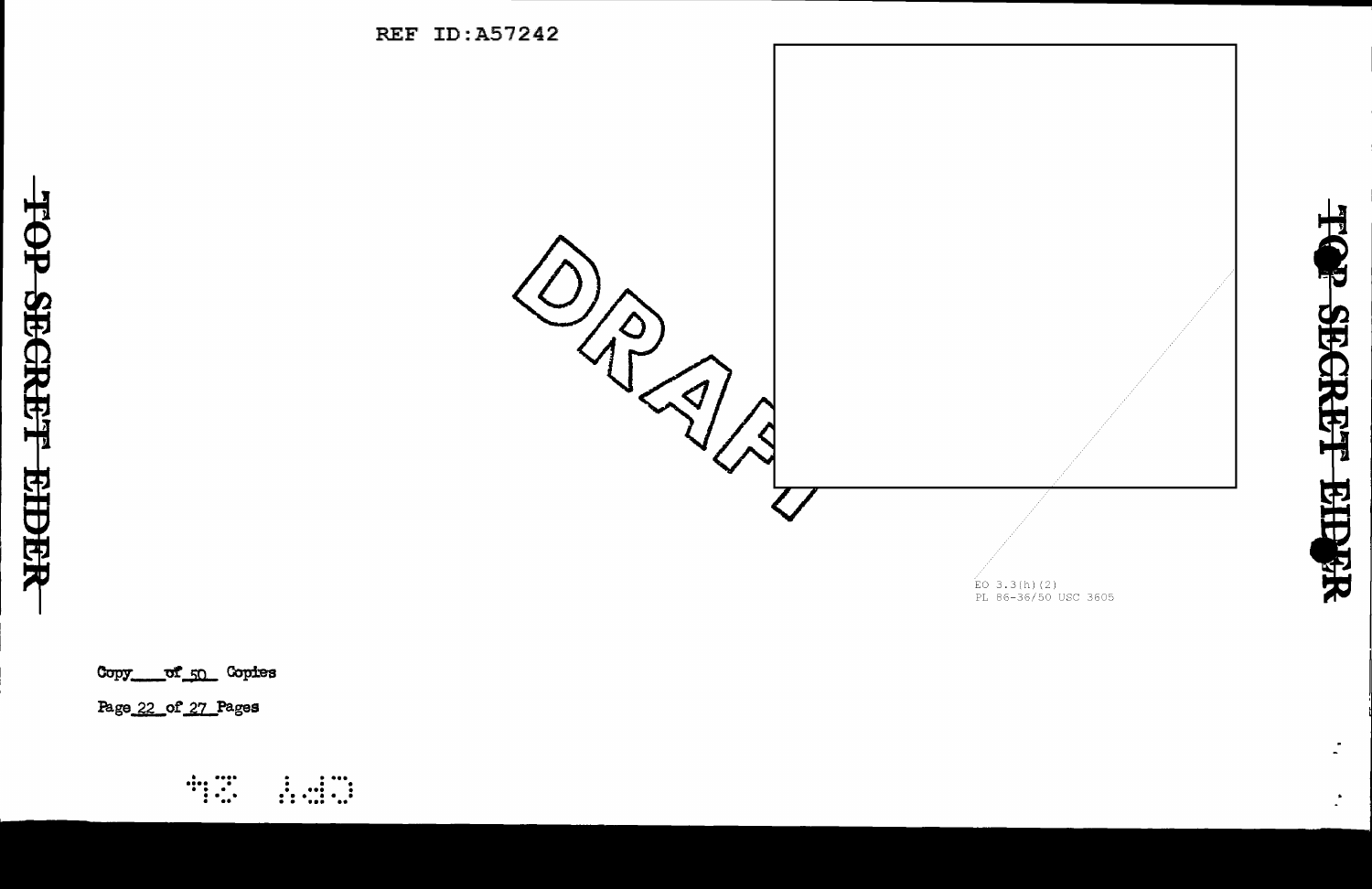**COMINT OBJECTIVE** 



\_of\_50\_Copies **Copy**  $\overline{E}$ O 3.3(h)(2)<br>PL 86-36/50 USC 3605 Page 23 of 27 Pages

**REF ID:A57242** 

TOP SBCREF EIERR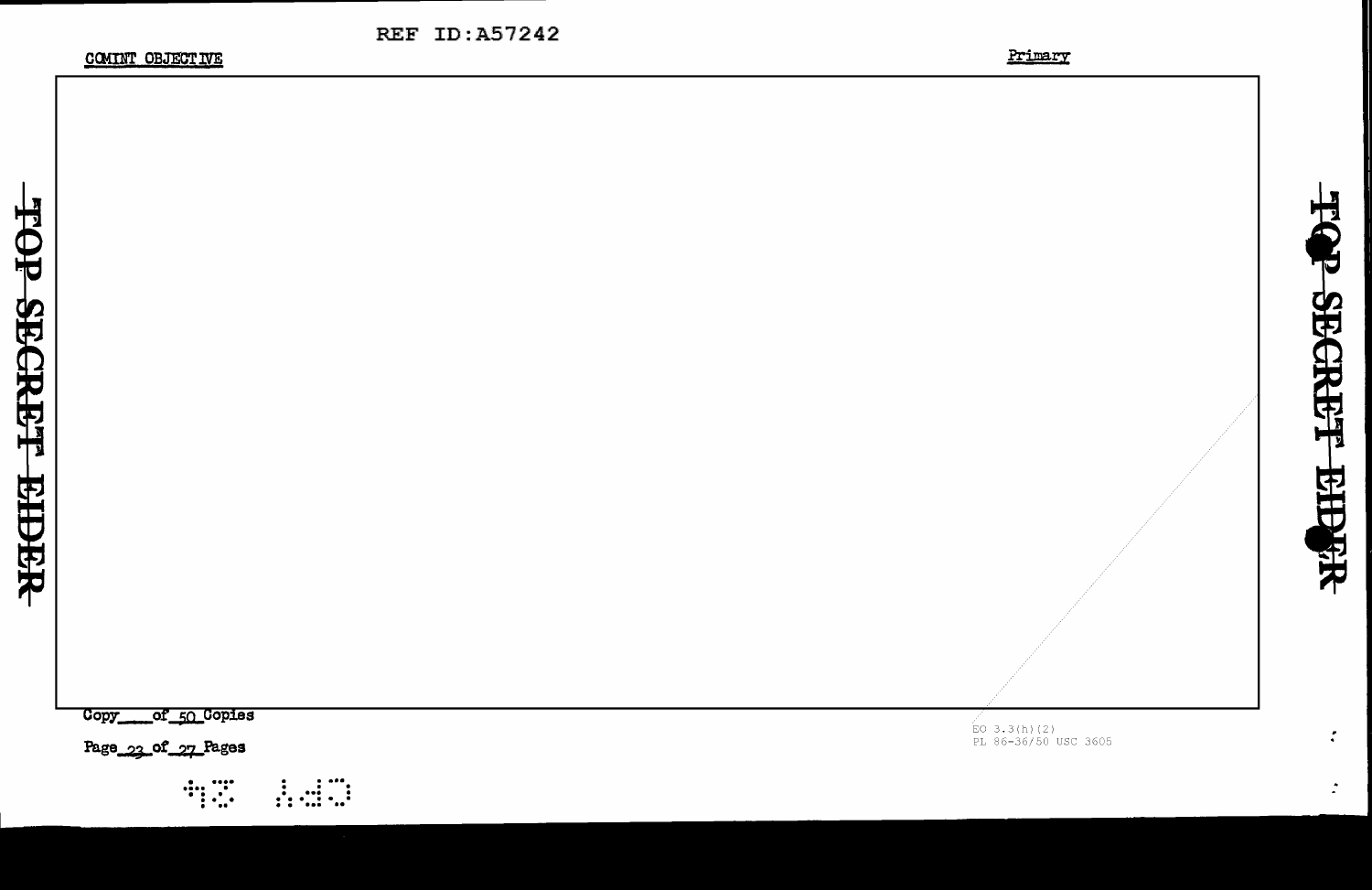$\overleftrightarrow{E}$ O 3.3(h)(2)<br>PL 86-36/50 USC 3605

TOP SECRET EIDST

 $\mathbf{r}$ 

 $\mathcal{L}$ 

Copy of 50 Copies

Page 24 of 27 Pages

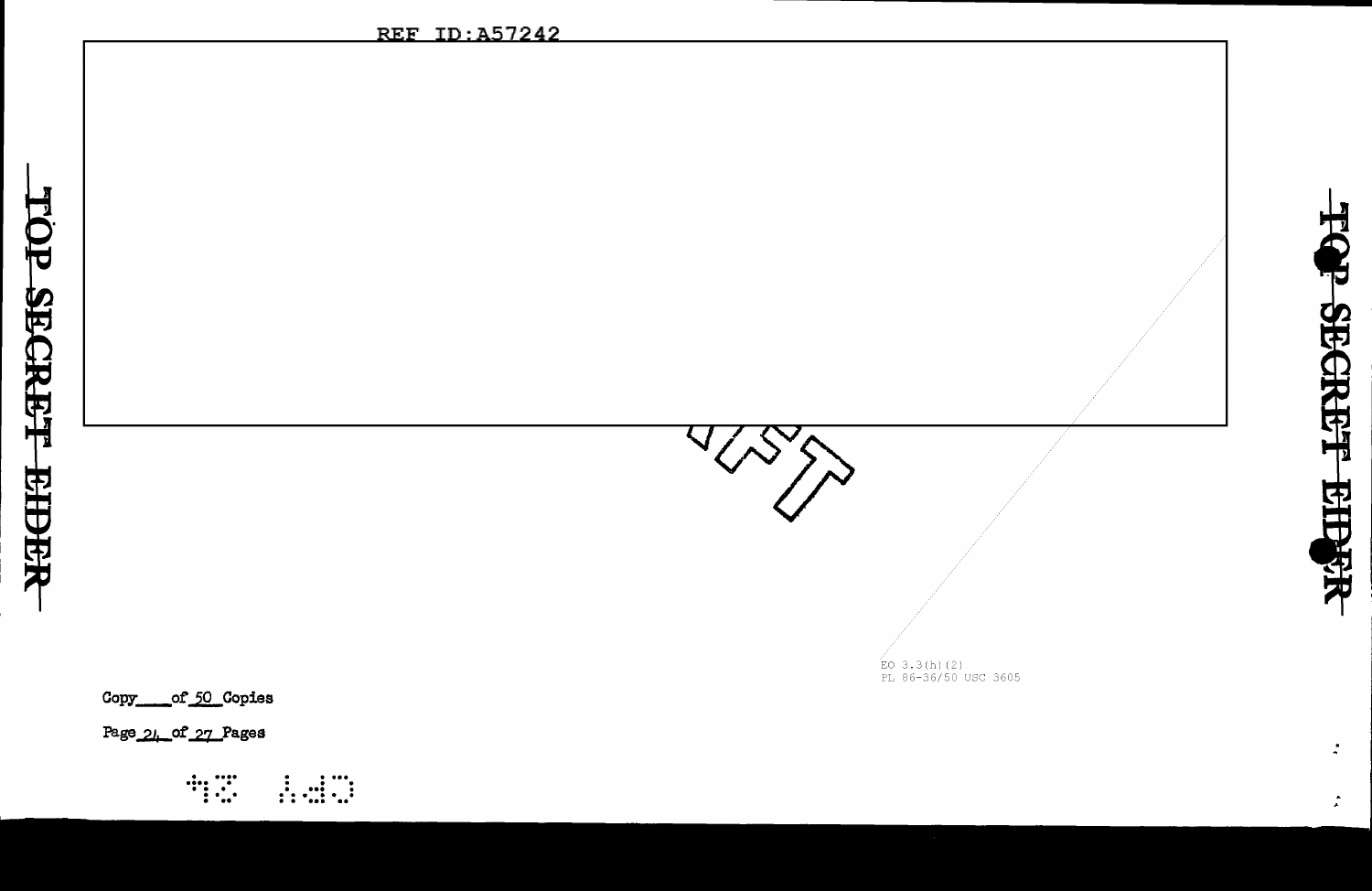|                  | -REF <del>-ID:A57242</del> |  |
|------------------|----------------------------|--|
|                  |                            |  |
|                  |                            |  |
|                  |                            |  |
|                  |                            |  |
|                  |                            |  |
|                  |                            |  |
| TOP SECRET EIDER |                            |  |
|                  |                            |  |
|                  |                            |  |
|                  |                            |  |
|                  |                            |  |
|                  |                            |  |
|                  |                            |  |
|                  |                            |  |
|                  |                            |  |
|                  |                            |  |
|                  |                            |  |
|                  |                            |  |
|                  |                            |  |
|                  |                            |  |
|                  |                            |  |
|                  |                            |  |
|                  |                            |  |
|                  |                            |  |
|                  |                            |  |

EO 3.3(h)(2)<br>EO 3.3(h)(2)<br>PL 86-36/50 USC 3605

 $\mathcal{L}$ 

 $\begin{array}{c} \begin{array}{c} \cdots \\ \cdots \end{array} \end{array}$  $\begin{array}{cccc} 1 & 1 & 1 & 1 \\ 1 & 1 & 1 & 1 \\ 1 & 1 & 1 & 1 \\ 1 & 1 & 1 & 1 & 1 \end{array}$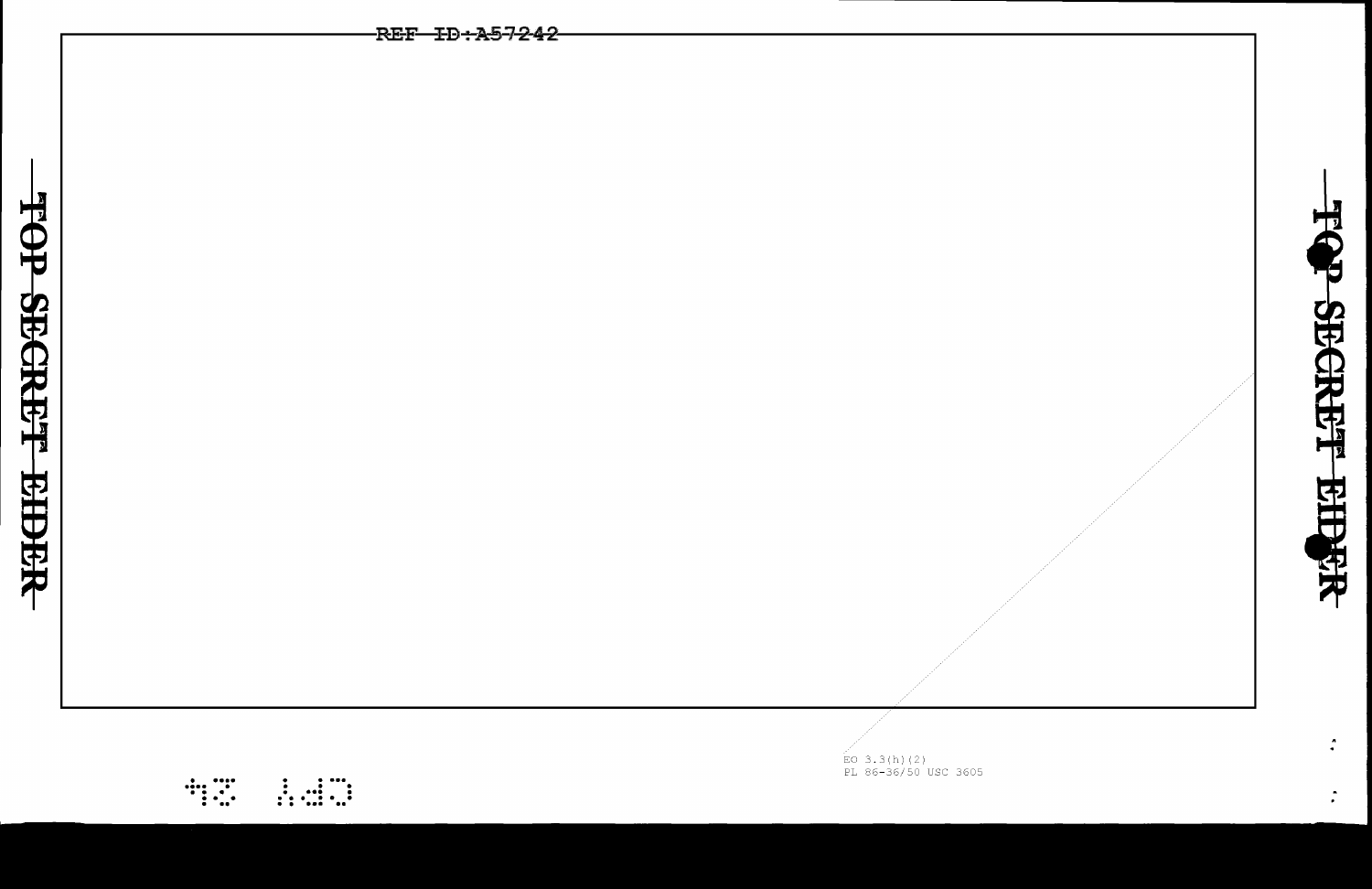Copy\_\_\_\_\_of 50\_Copies

Page 26 of 27 Pages

 $\begin{array}{c} \begin{array}{c} \bullet \\ \bullet \\ \bullet \end{array} & \begin{array}{c} \bullet \\ \bullet \\ \bullet \end{array} & \begin{array}{c} \bullet \\ \bullet \\ \bullet \end{array} \end{array}$ 



 $\stackrel{\text{{\tiny (}}}{\text{{\tiny EO}}}$  3.3(h)(2)<br>PL 86-36/50 USC 3605



 $\mathbf{r}$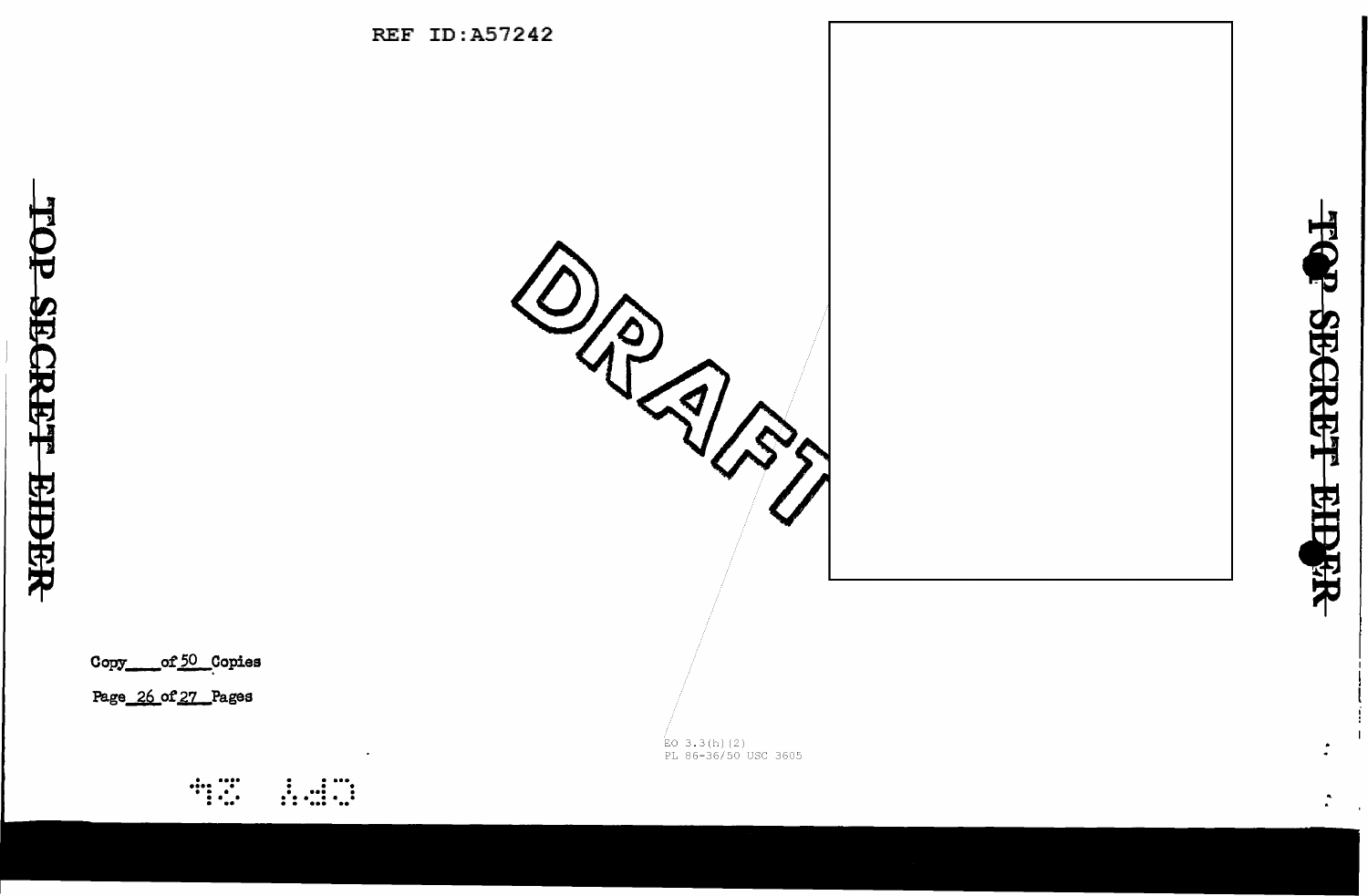COMINT OBJECTIVE

TOP SECRET

**RIDRR** 

TQP SECRET

**BEPER** 

 $\frac{1}{\sqrt{2}}$ 

 $\mathbb{Z}^{\mathbb{Z}}$ 



Copy \_\_\_\_of 50 Copies

Page 27 of 27 Pages

 $\begin{array}{c} \begin{array}{c} \cdots \\ \cdots \end{array} \\ \begin{array}{c} \cdots \\ \cdots \end{array} \end{array}$  $\frac{1}{1}$   $\frac{1}{1}$   $\frac{1}{1}$   $\frac{1}{1}$   $\stackrel{.}{E}$ O 3.3(h)(2)<br>PL 86-36/50 USC 3605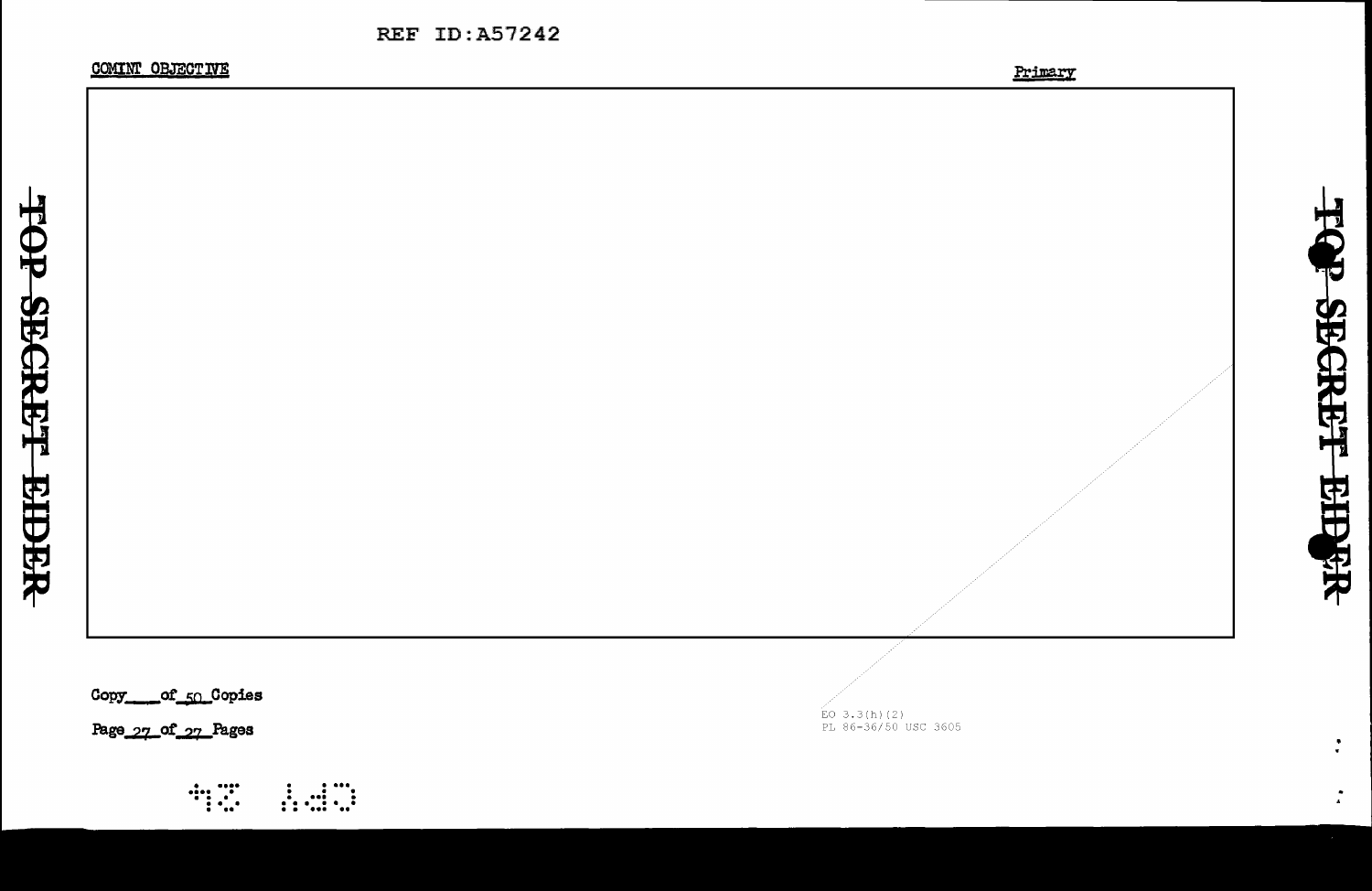## PRINCIPLES AND PROCEDURES FOR SUPPLEMENTAL GUIDANCE

#### PRINCIPLES

1. Supplemental guidance must be consistent with the COMINT Objectives List, and be within the limits established by the approved Implementing Plan.

2. The primary purpose of Supplemental Guidance is to facilitate identification and production by the National Security Agency of that CCMINT information which best satisfies each listed COMINT objective or requirement.

3. Supplemental guidance will be, in the main, in the form of supplementary or amplifying details about the needer both long term and short term, of USCIB agencies for information to peopoqueed in fulfillment of the COMINT Objectives List. Such details will be brighated and furnished by the interested members of USCIB, both malividatily and collectively; and either instigated by them or requested by the National Security Agency.

4. The mechanism designed to provide supplemental guidance must be responsive both to the magde of the USCIB agencies for specific information related to priority requirements; and to the needs of the National Security Interpretation and clarification of, basic guidance. Agency for advice on, and

5. Coordination of supplemental guidance among the USCIB agencies is essential in those cases where two or more agencies have a common interest in the information which might be produced in response to a listed COMINT Requirement. Provision must be made to facilitate such coordination.

6. USCIB empowers USCIBEC to act authoritatively on matters of supplemental guidance.

#### PROCEDURES

7. Supplemental guidance may be prepared individually or collectively by the interested members of USCIB. Supplemental guidance shall be prepared in writing to the extent feasible and shall be related directly to the COMINT Objectives List. Written statements of long-term supplemental guidance shall be approved by USCIBEC prior to submission to NSA.

of 50 Copies Copy Page  $1$ of  $3$  Pages



TAB C

;<br>; ; ;<br>; ; ; ;<br>; ; ; ;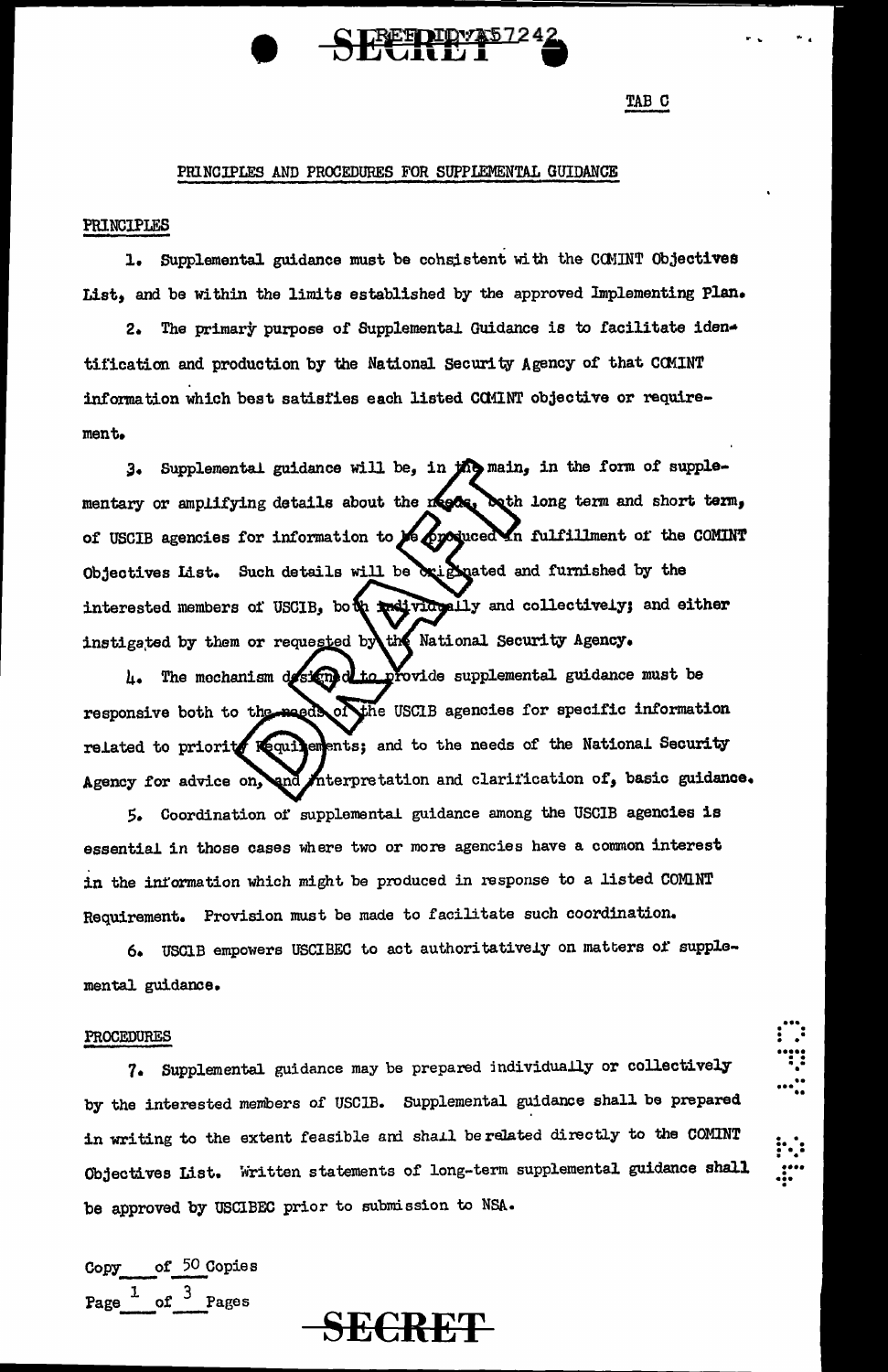8. Each member of USClB should designate an individual empowered to act in his name in matters of consumer-producer relations concerning supplemental guidance.

.. .

. ••• . . • . • ..... . . •• .

.. ••• ..

 $\vdots$  : • • .... • ••• .

•<br>•

9. The NSA representative for supplemental guidance matters, in conducting his business, should deal with similarly accredited representatives either individually or collectively, at his discretion; keep a full record of all such transactions available to all representatives designated in accordance with paragraph 8, above, and if unable to resolve a matter of supplemental guidance to his own and to their satisfaction refer it directly to USCIBEC for immediate consideration.

10. Accredited representatives,  $A$  Missabisfied with the action of the Director, NSA's representative for supplemental guidance, should have the same recourse open to them through their USCIBEC members.

11. If USCIBEC should find to y unable to arrive at a unanimous decision on any matter of supplement  $\mathcal{A}$  guidance in the space of one meeting, resertle entire matter to USCIB for resolution the Chairman thereof is  $\mathcal{D}_{\lambda}$ upan mously agree that the matter is not of an unless USCIBEC is a haddled in accordance with the procedure set forth urgent nature and can in paragraph 7 of USCIB Directive  $#2$ .

12. Any supplemental guidance which would necessitate a significant reallocation of resources from that approved in the Implementing Plan must be treated as a change in basic guidance, must be approved by USCIB, and forwarded as a change to the basic guidance.

13. In those cases where USCIBEC approves unanimously or an item of supplemental guidance which would require a significant reallocation of COMINT resources, and specifically designates it as being of emergency nature, it is empowered to deliver it to NSA in advance of USCIB consideration, and NSA to act upon it in advance of its inclusion in the basic guidance.

li. Any NSA reallocation of COMINT facilities reflecting a significant change to the approved Implementing Plan is to be reported to USCIB by NSA, whether the change results from a modification in the basic guidance or

Copy of 50 Copies Page 2 of 3 Pages Page 2 of 3 Pages<br>-- SECRET